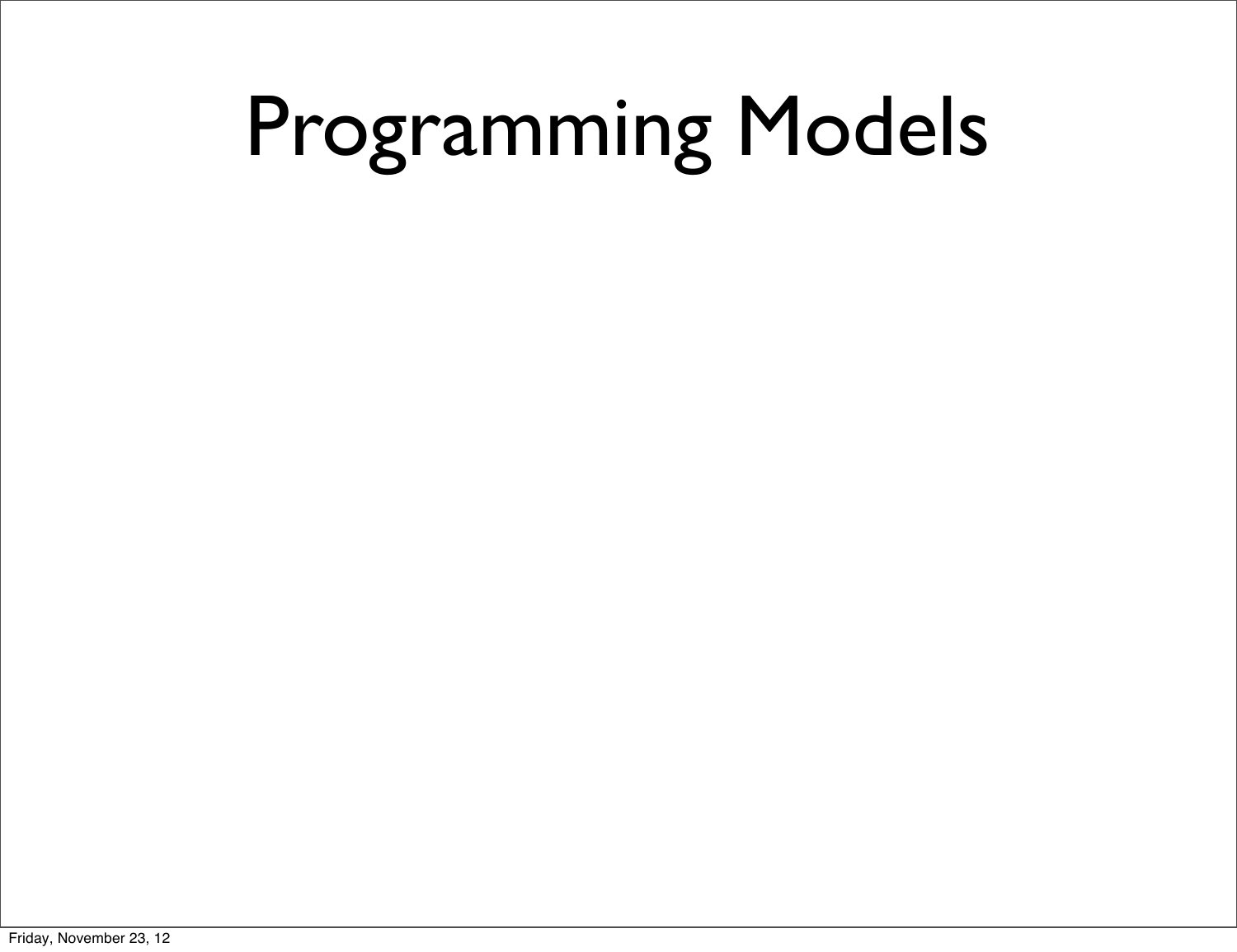Event Loop

Friday, November 23, 12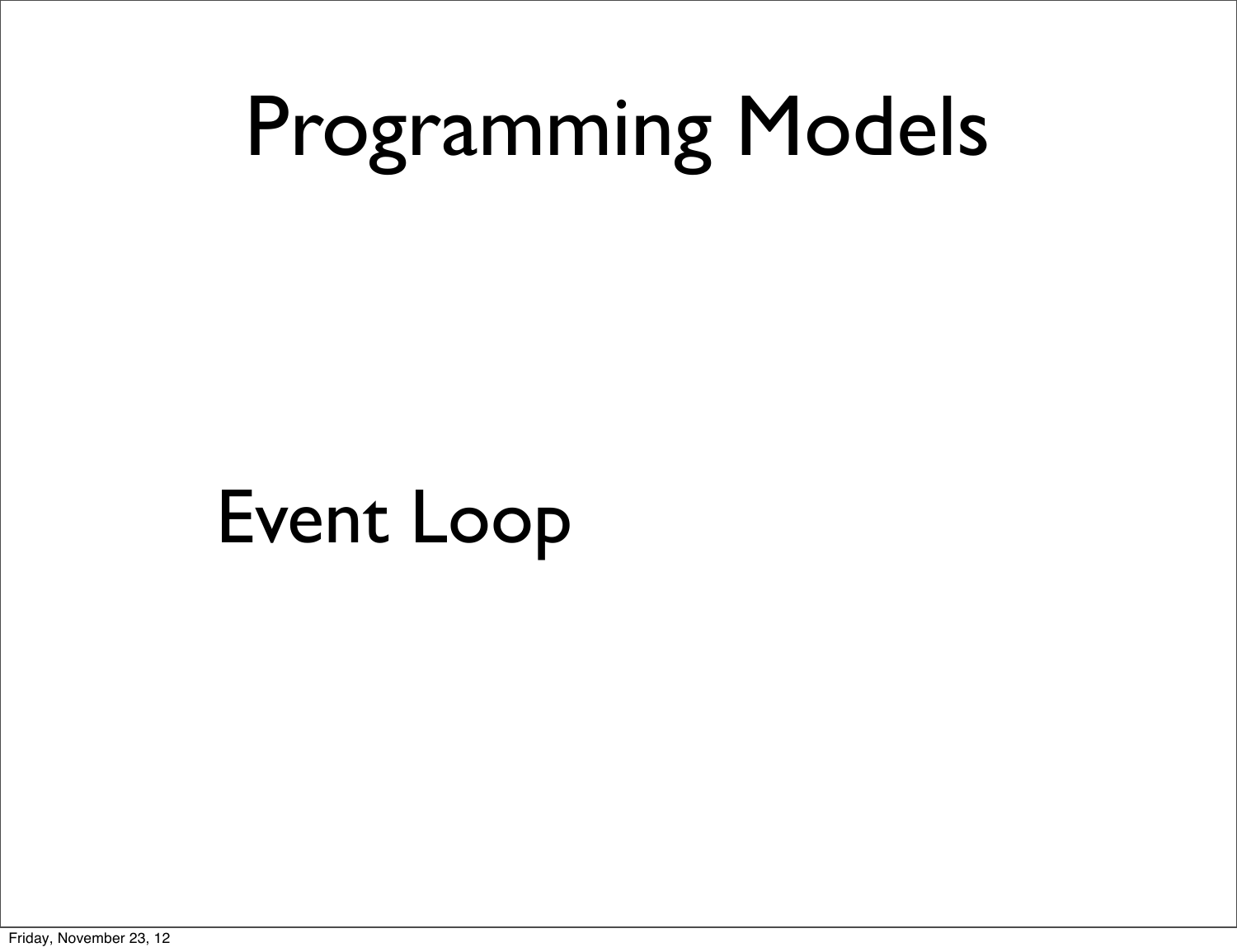#### Event Loop Threads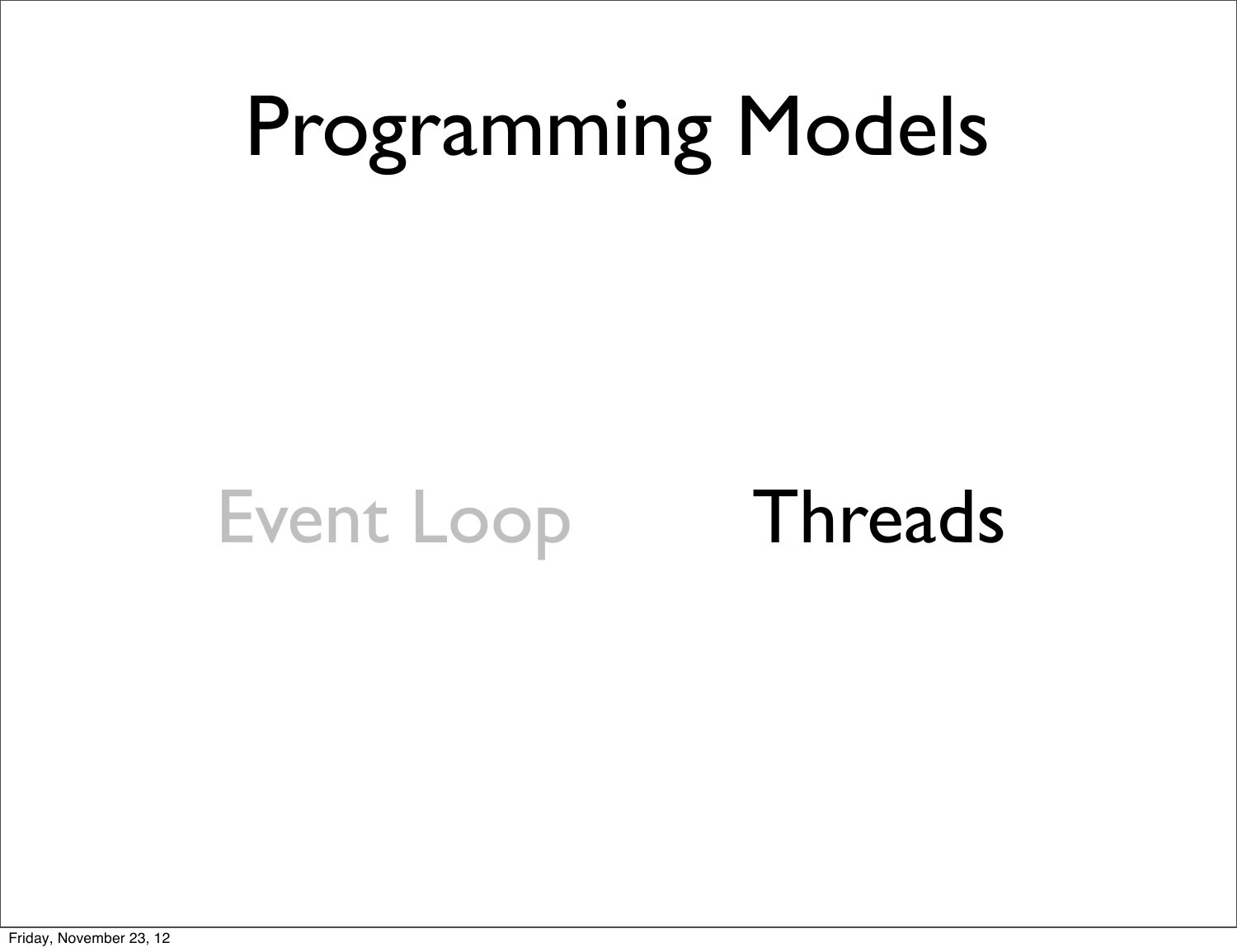#### Async

#### Event Loop Threads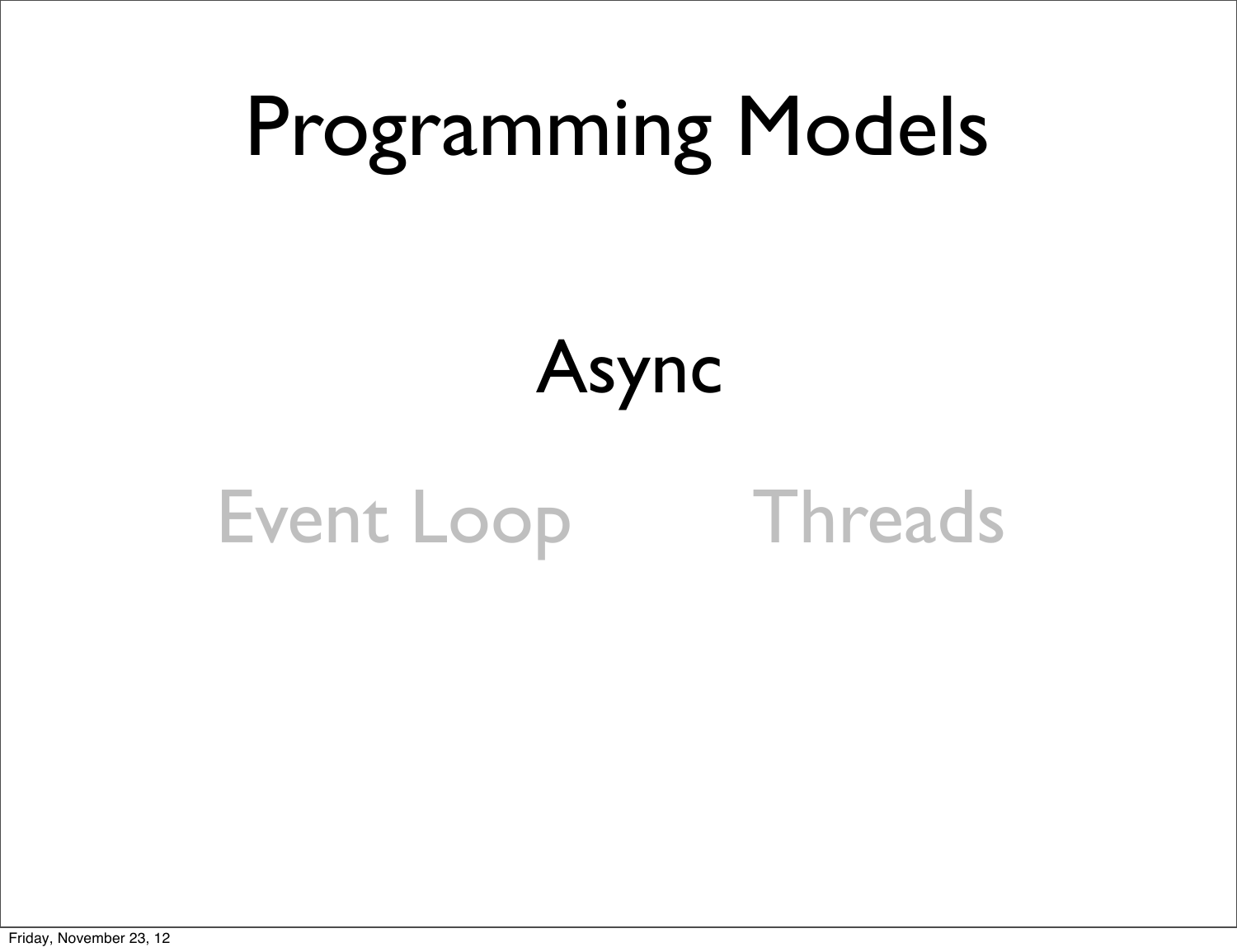### No new ideas

- 1991: "CML: A higher-order concurrent language", John Reppy
- 1999: "A Poor Man's Concurrency Monad", Ken Claessen
- 2002: LWT, Jerome Vouillon
- 2006: Async for Mlton, Stephen Weeks
- 2007: Async for F#, Don Syme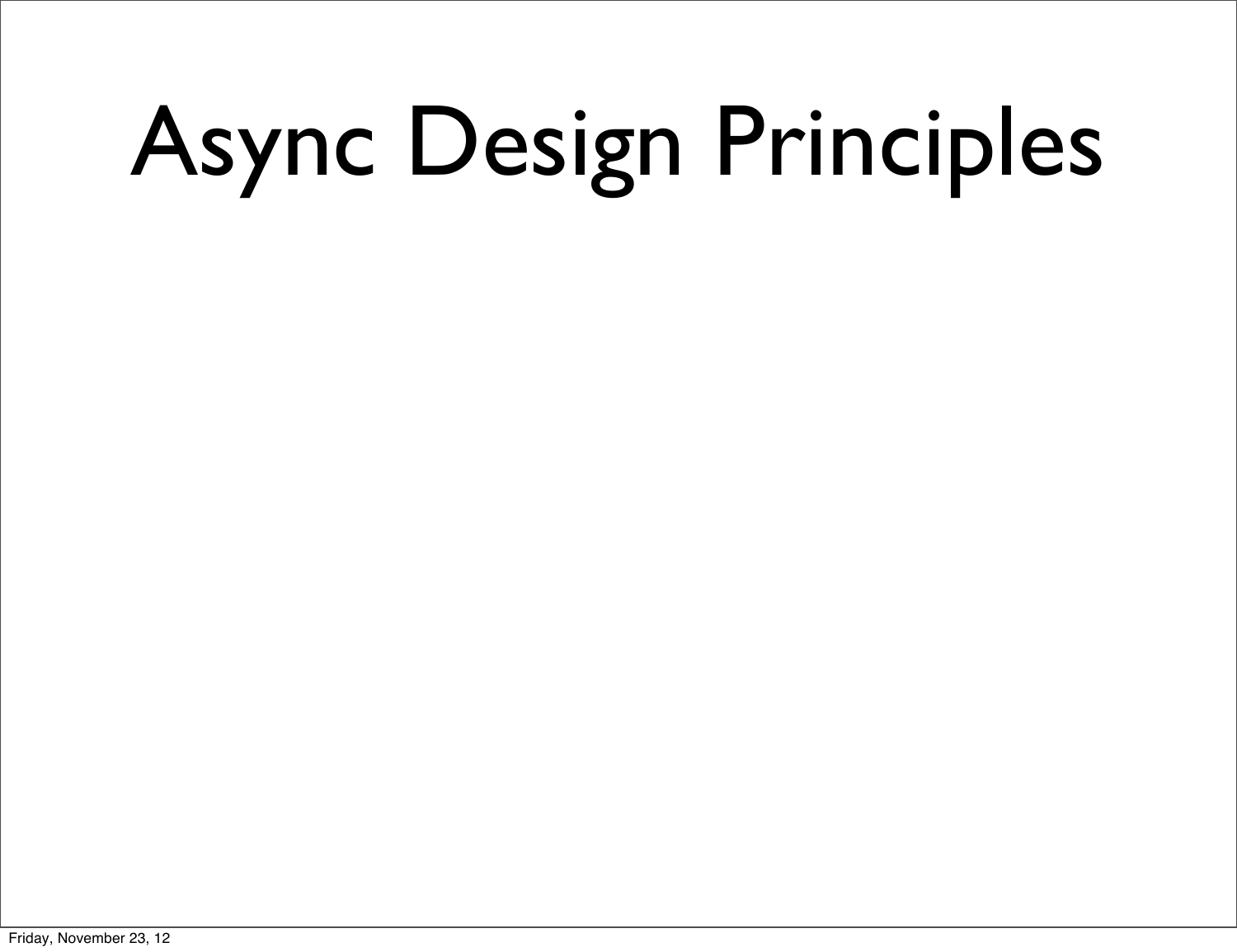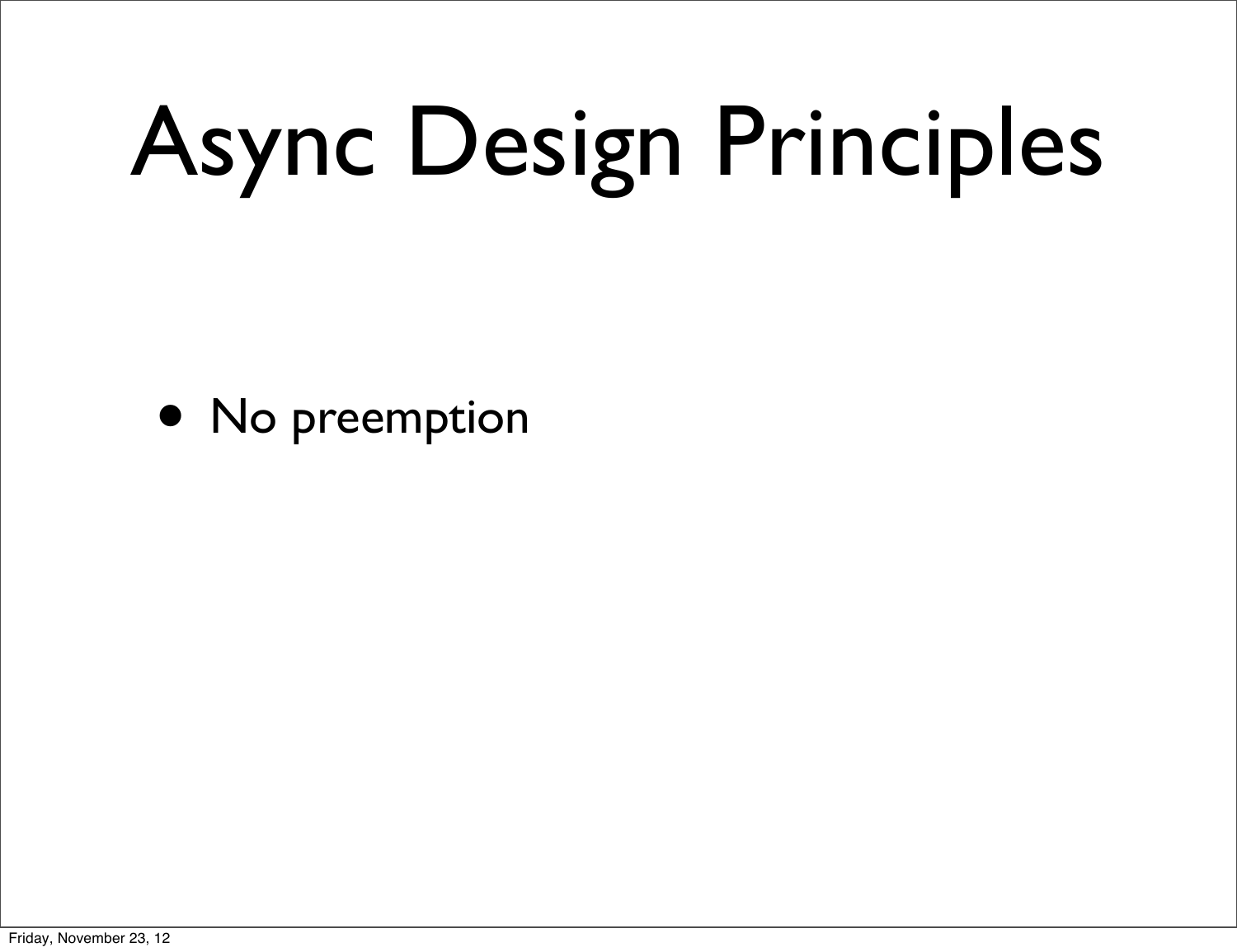- No preemption
- No inversion-of-control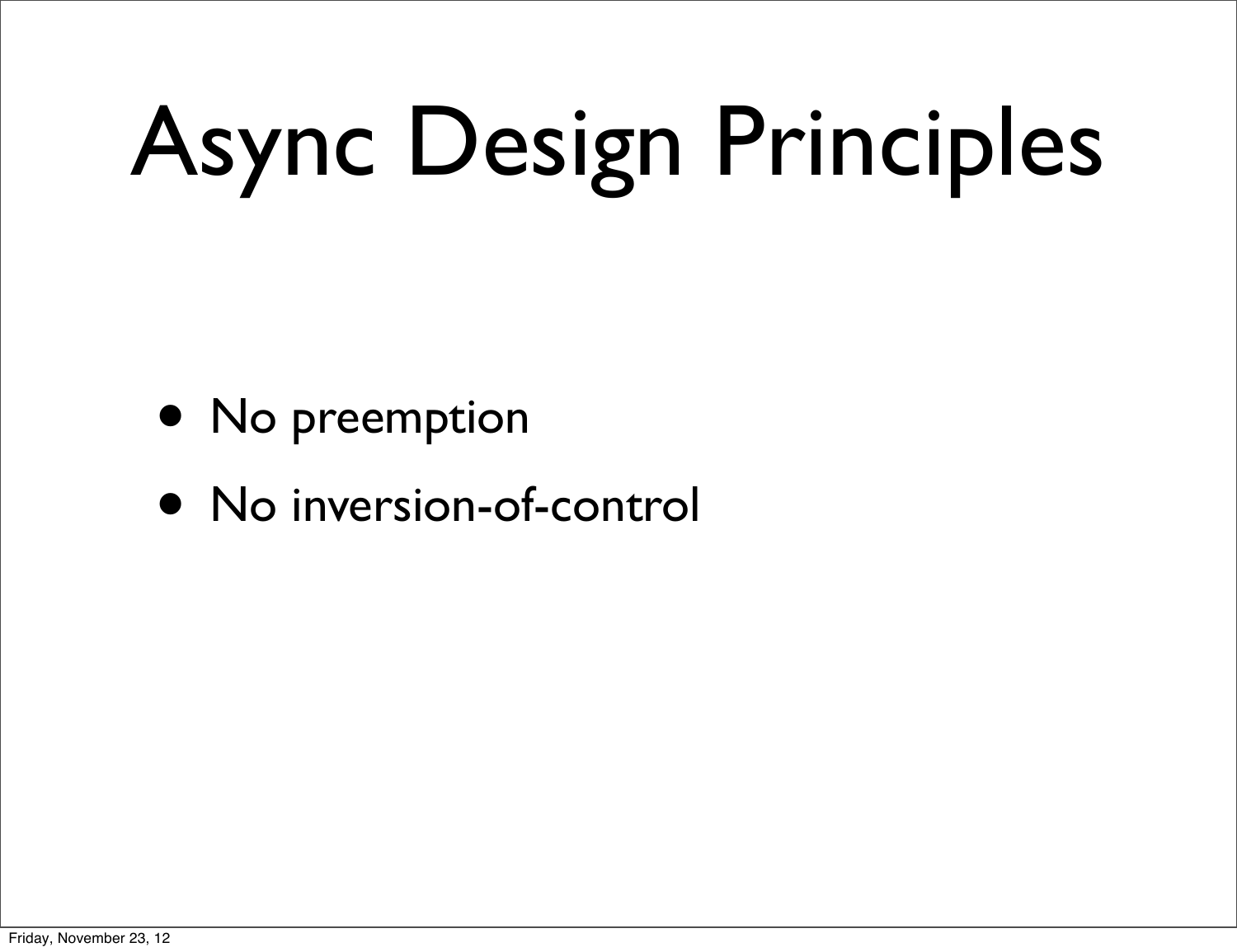- No preemption
- No inversion-of-control
- Make blocking explicit in the type system 'a -> 'b Def.t vs 'a -> 'b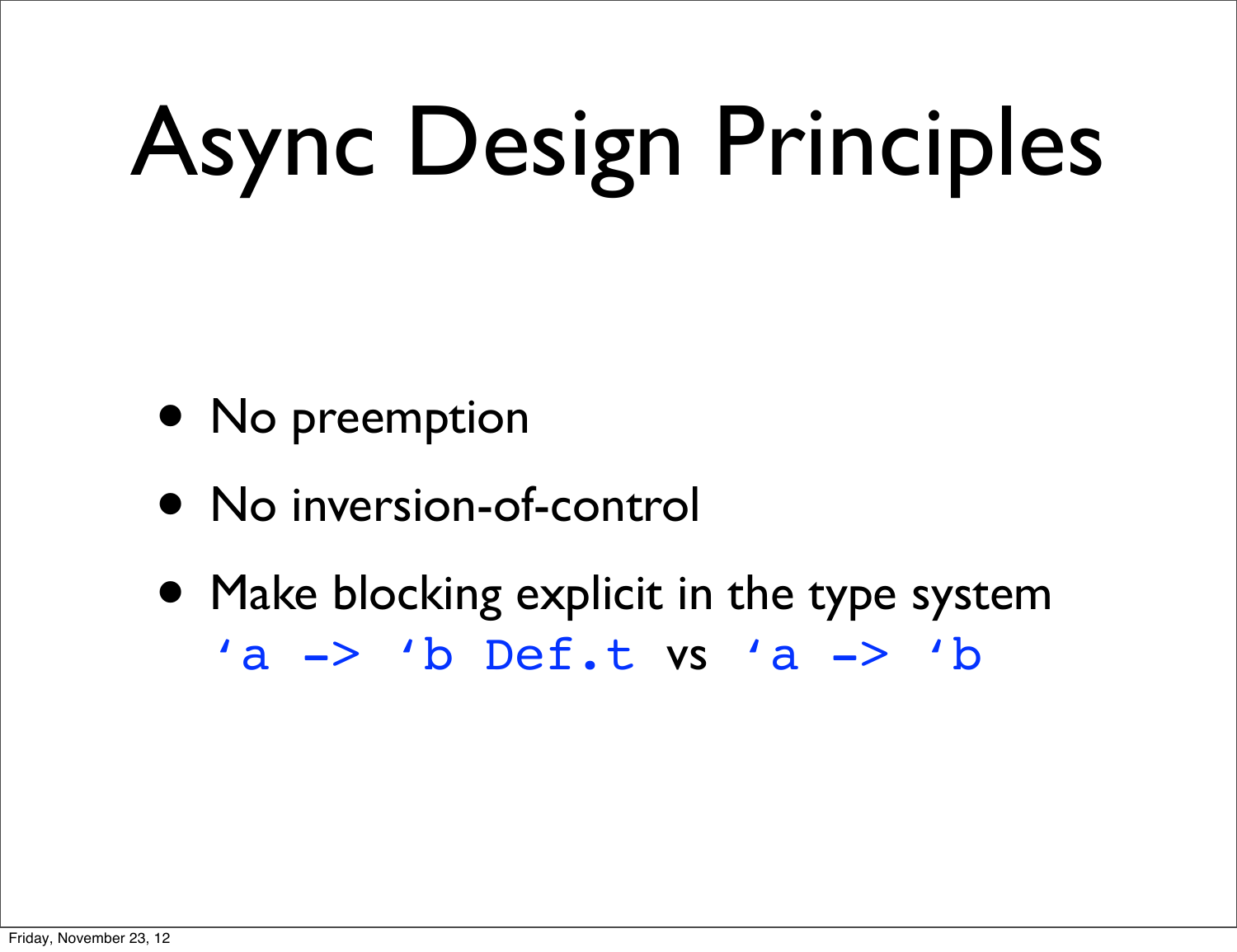## Async API

 module Def : sig type 'a t

|  |         | val return : $a \rightarrow a t$        |  |
|--|---------|-----------------------------------------|--|
|  |         | val map : 'a t -> ('a -> 'b) -> 'b t    |  |
|  |         | val bind : 'a t -> ('a -> 'b t) -> 'b t |  |
|  | val all | : 'a t list -> 'a list t                |  |
|  |         |                                         |  |

end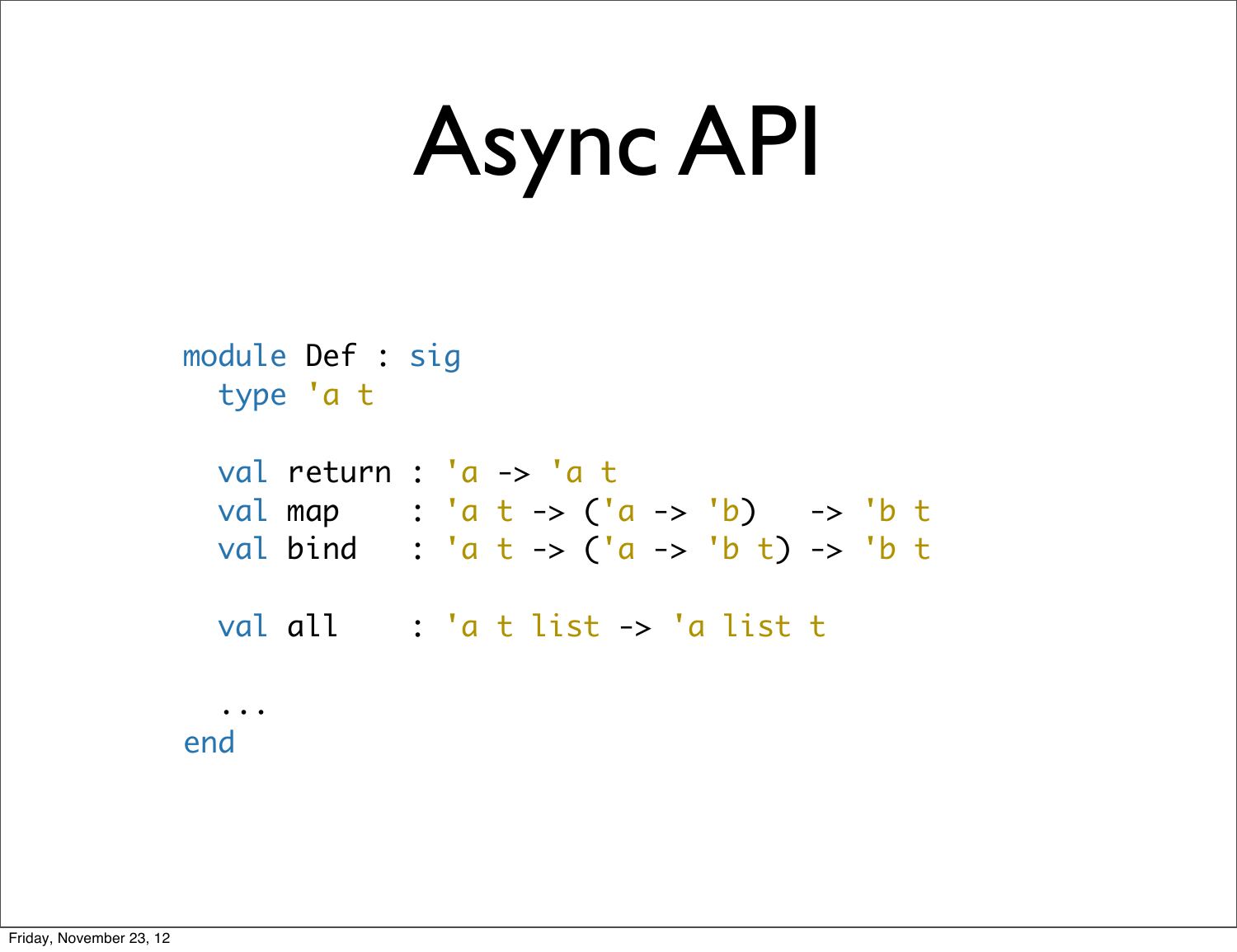```
 let file_length filename =
   Def.map (read_file filename) String.length
 let sum_of_file_lengths files =
   let all_lengths =
     Def.all (List.map ~f:file_length files)
   in
  let sum l = List.float \siminit:0 \simf:(+) l in
   Def.map all_lengths sum
 let manifest_length manifest =
```

```
 Def.bind (read_file manifest) (fun manifest ->
  let files = String.split ~on:'\n' manifest in
   sum_of_file_lengths files)
```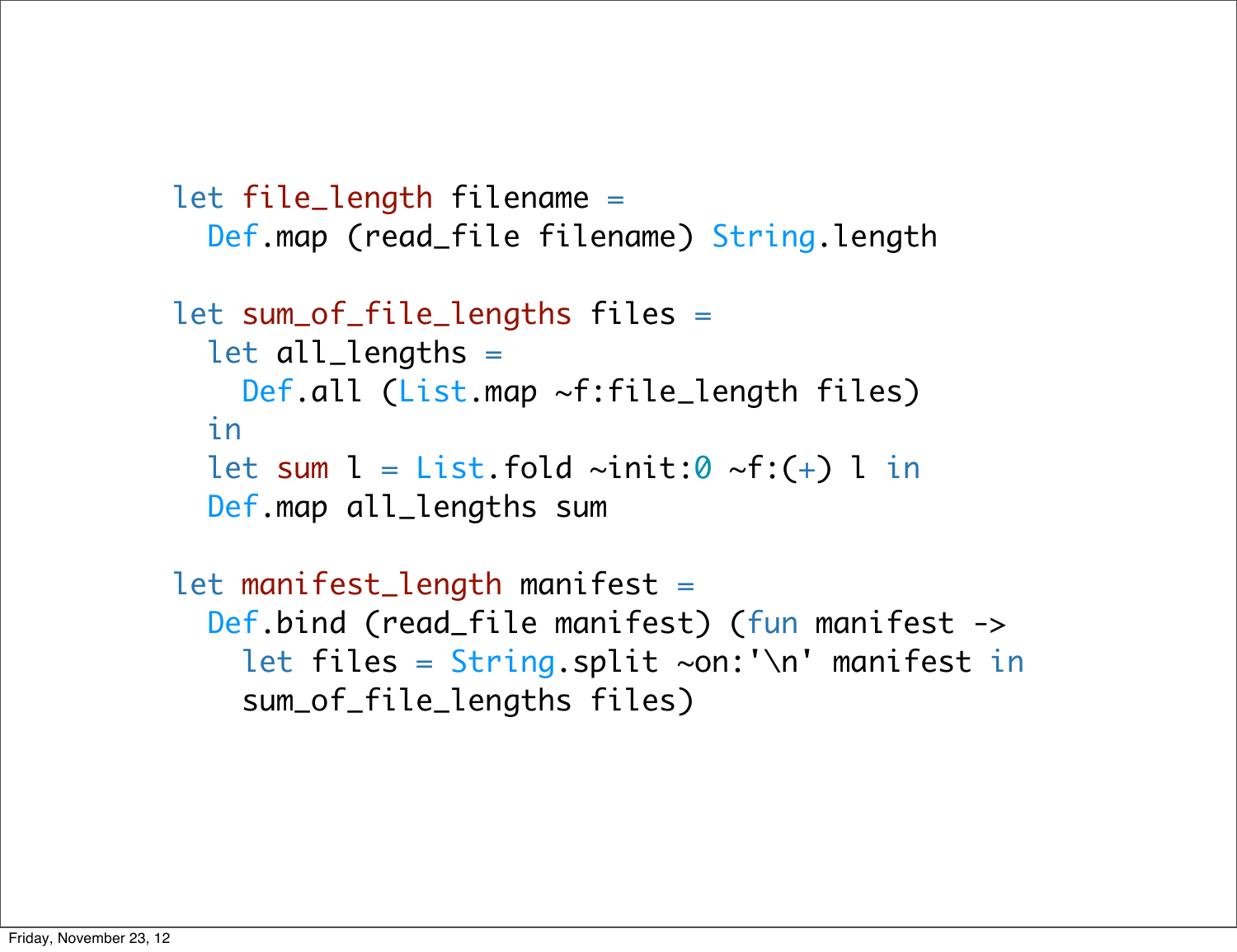## What's a monad?

let handle\_message conn = Def.bind (Conn.read\_message conn) (fun message -> Def.bind (process\_message message) (fun reply -> Conn.send\_message conn reply))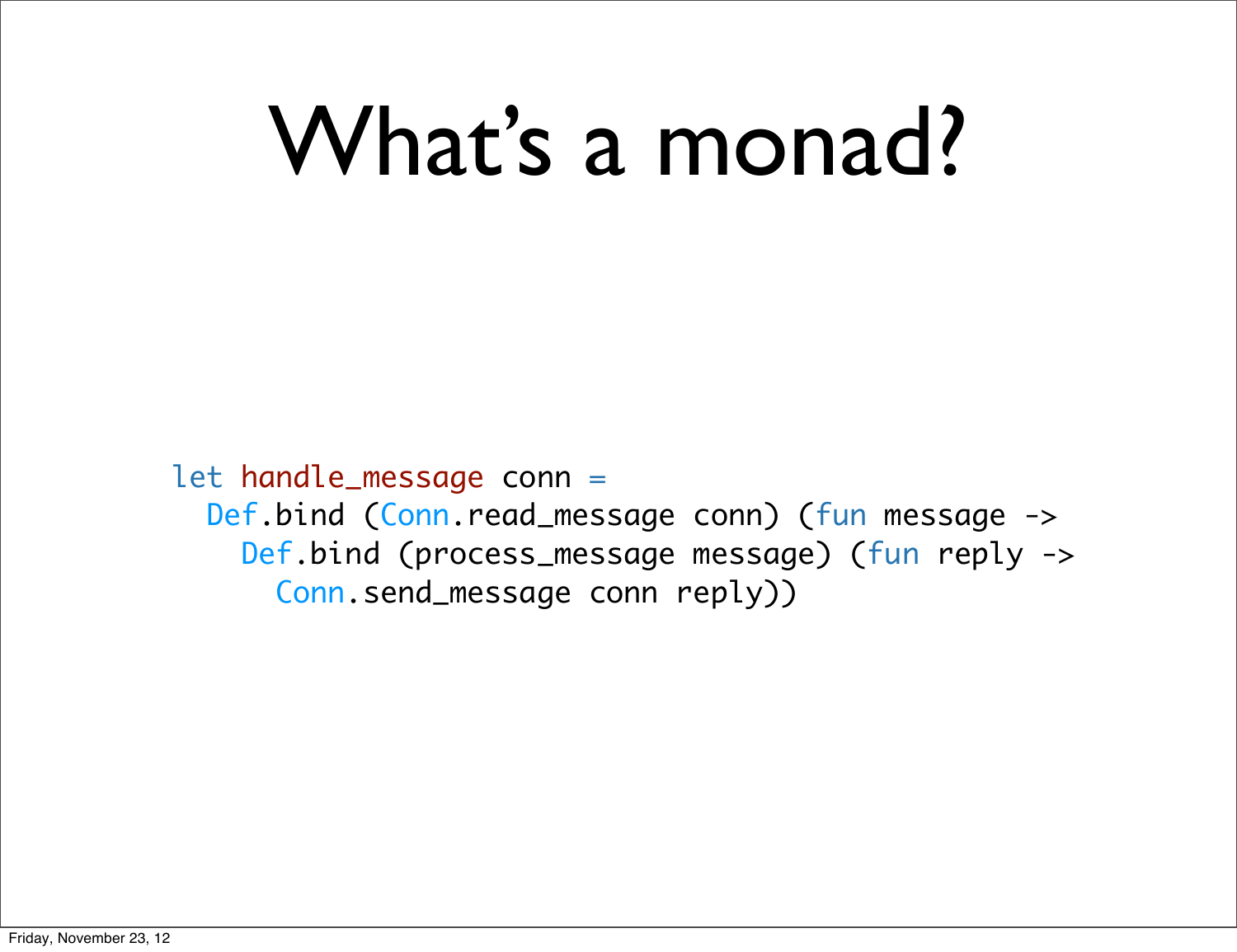## What's a monad?

let handle\_message conn =

 Conn.read\_message conn >>= fun message -> process\_message message >>= fun reply -> Conn.send\_message conn reply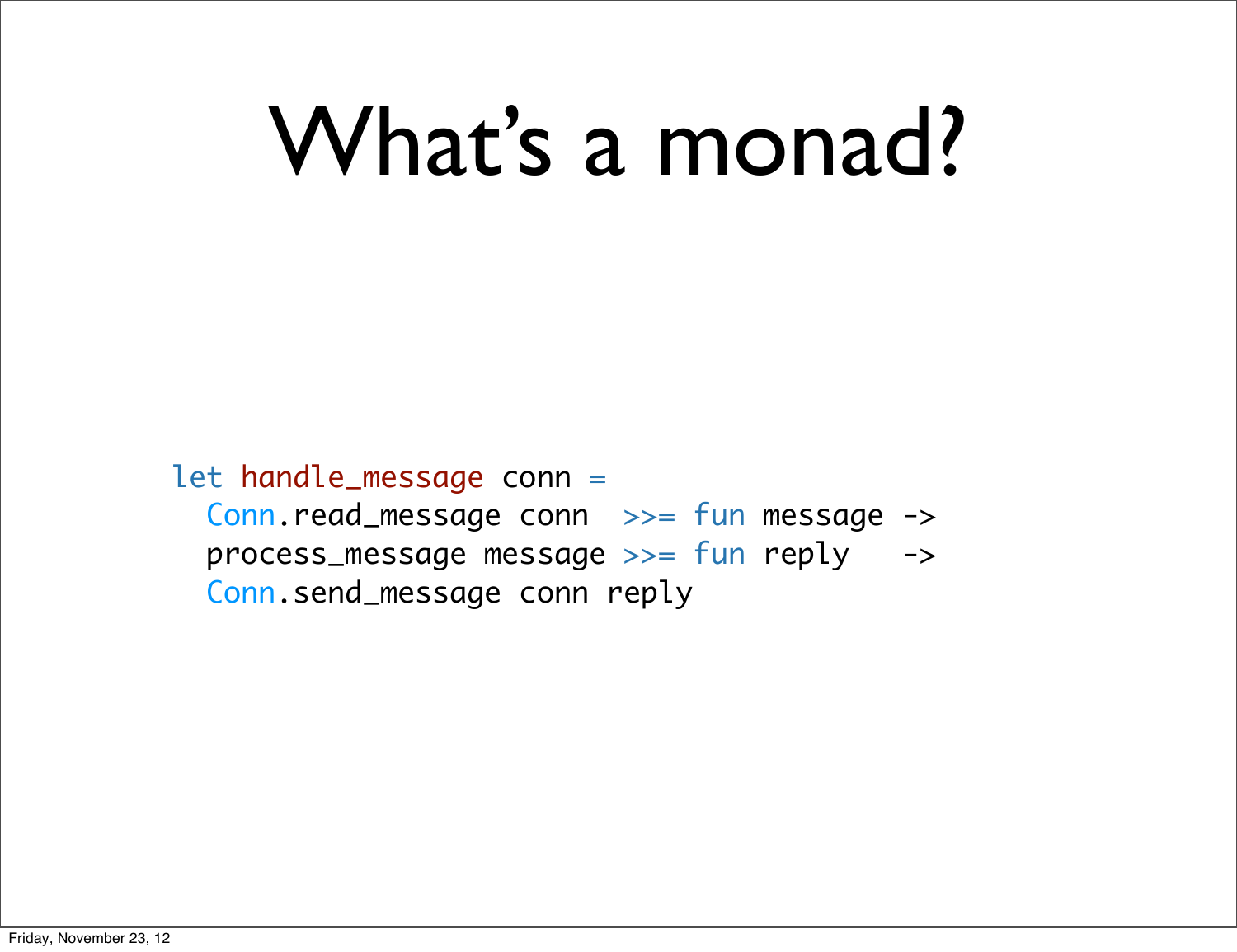## What's a monad?

let handle\_message conn = let! message = Conn.read\_message conn in let! reply = process\_message message in Conn.send\_message conn reply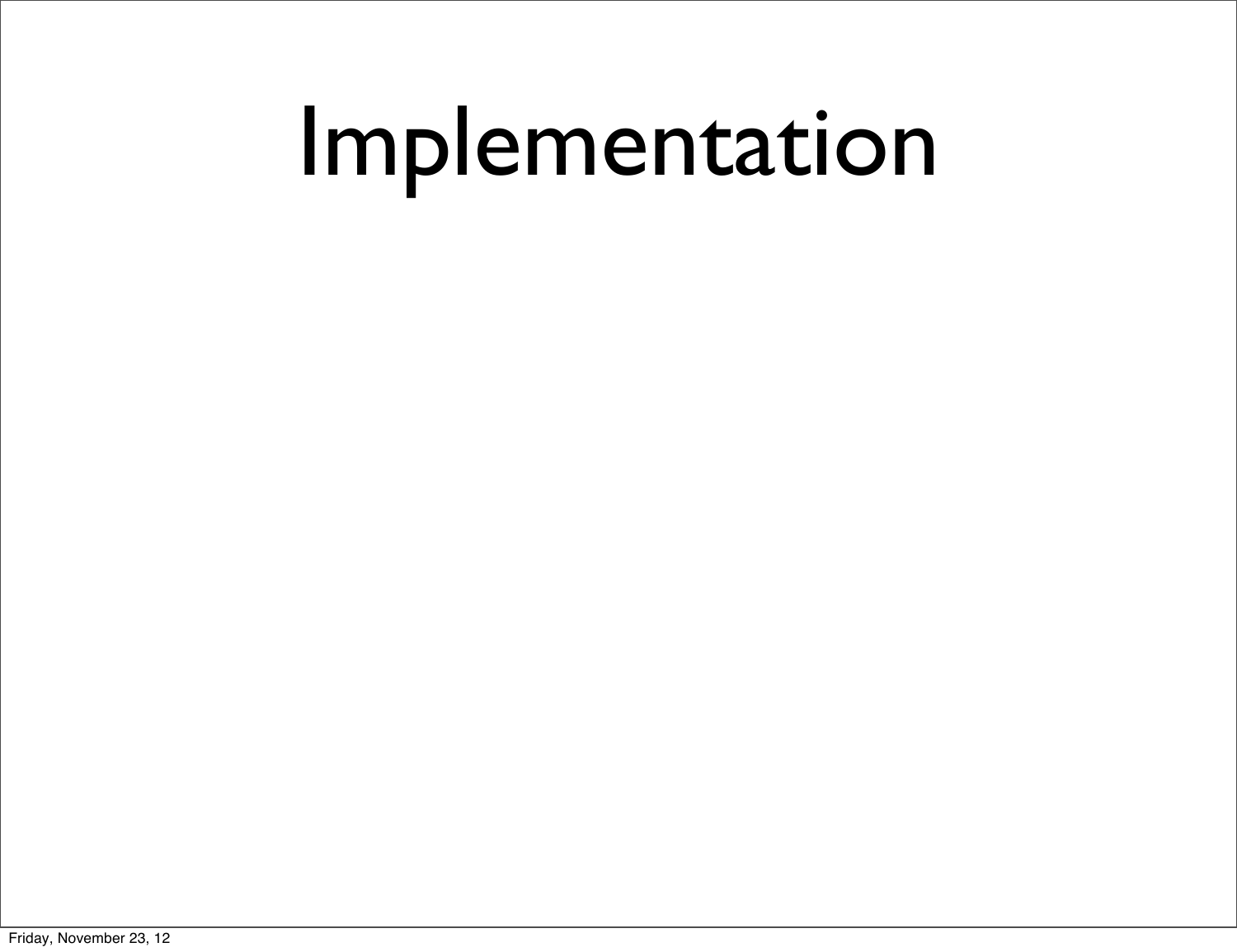• Deferred is (almost) a ref option with a place to install callbacks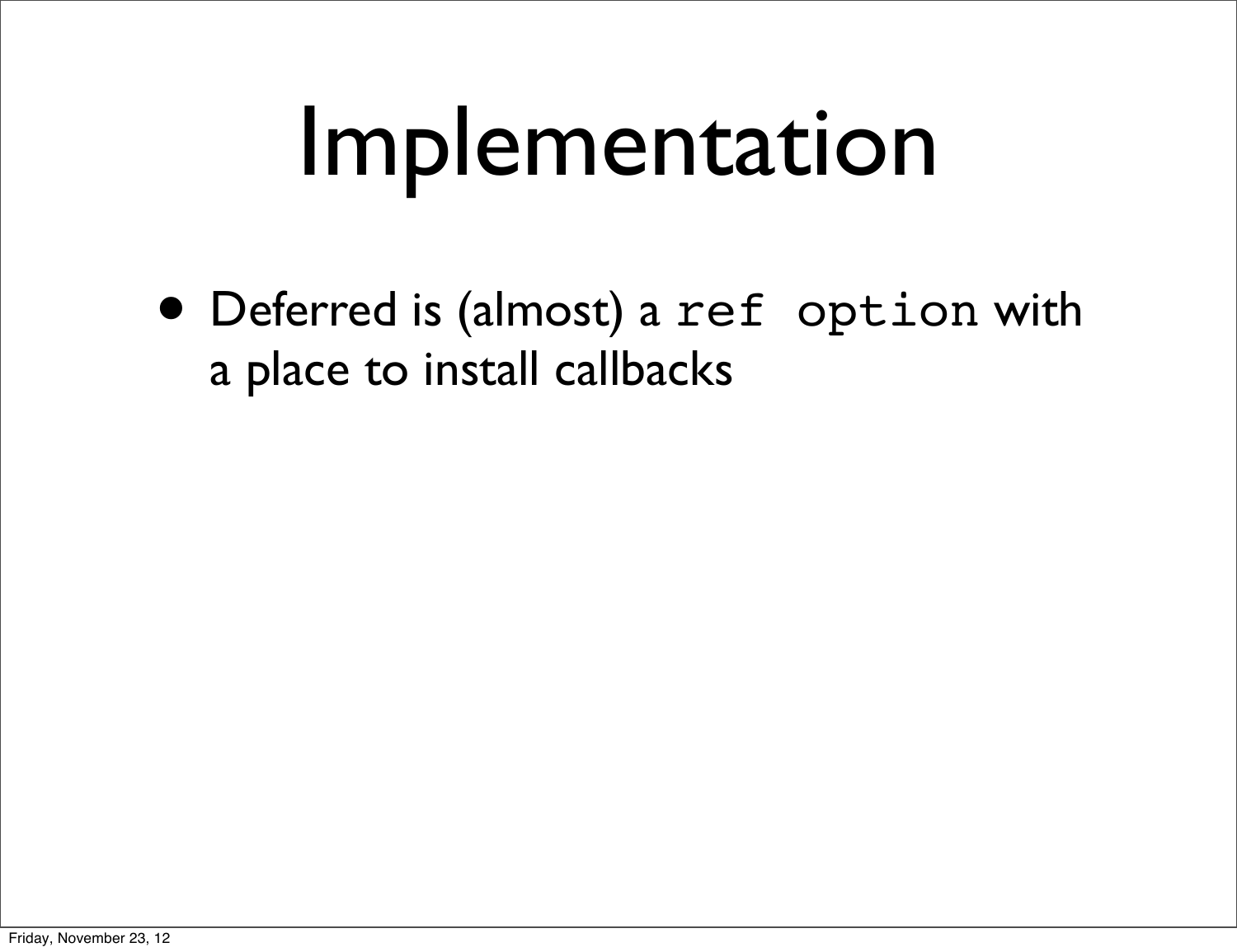- Deferred is (almost) a ref option with a place to install callbacks
- Simple scheduler on top of select or epoll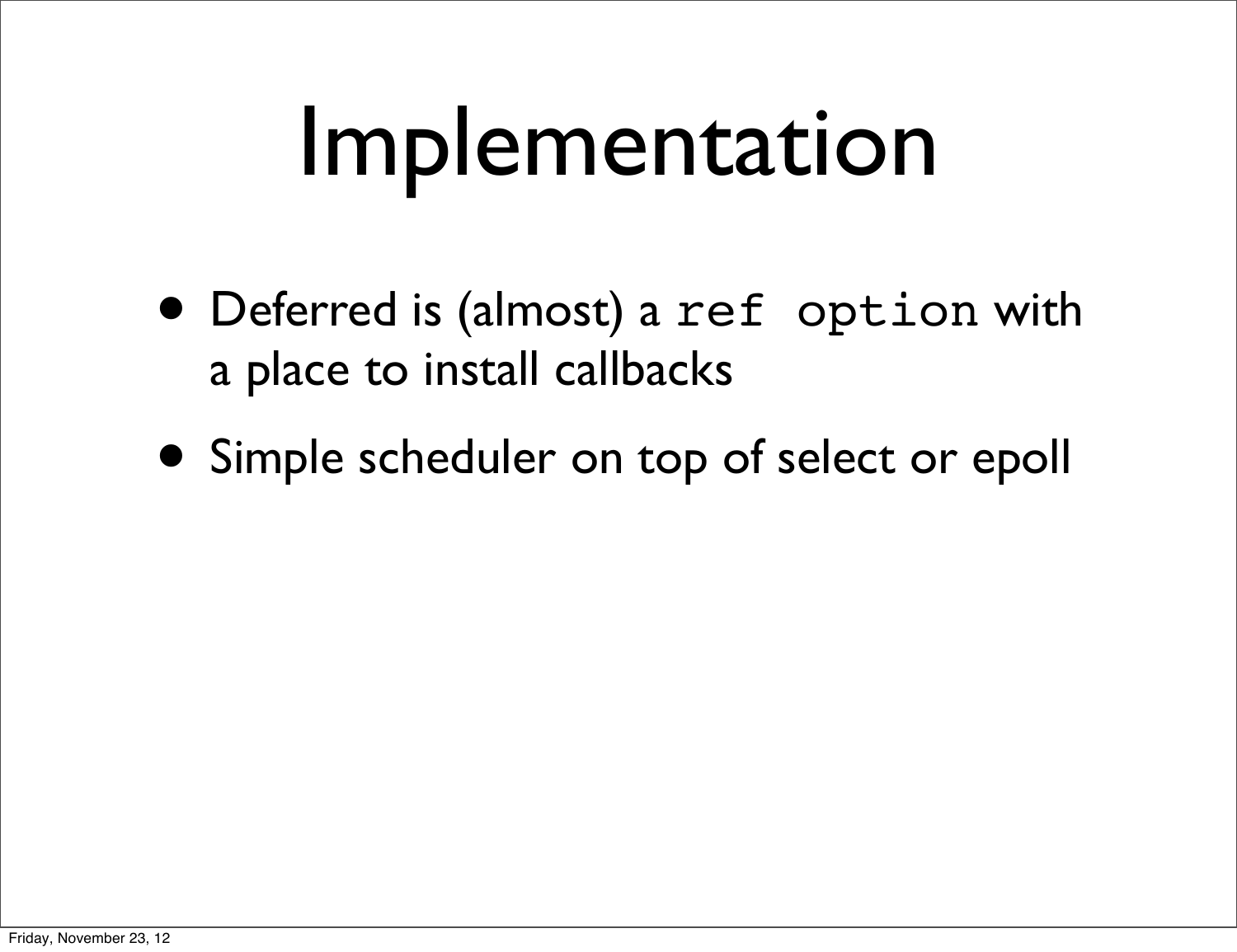- Deferred is (almost) a ref option with a place to install callbacks
- Simple scheduler on top of select or epoll
- Lots of tricky corner cases!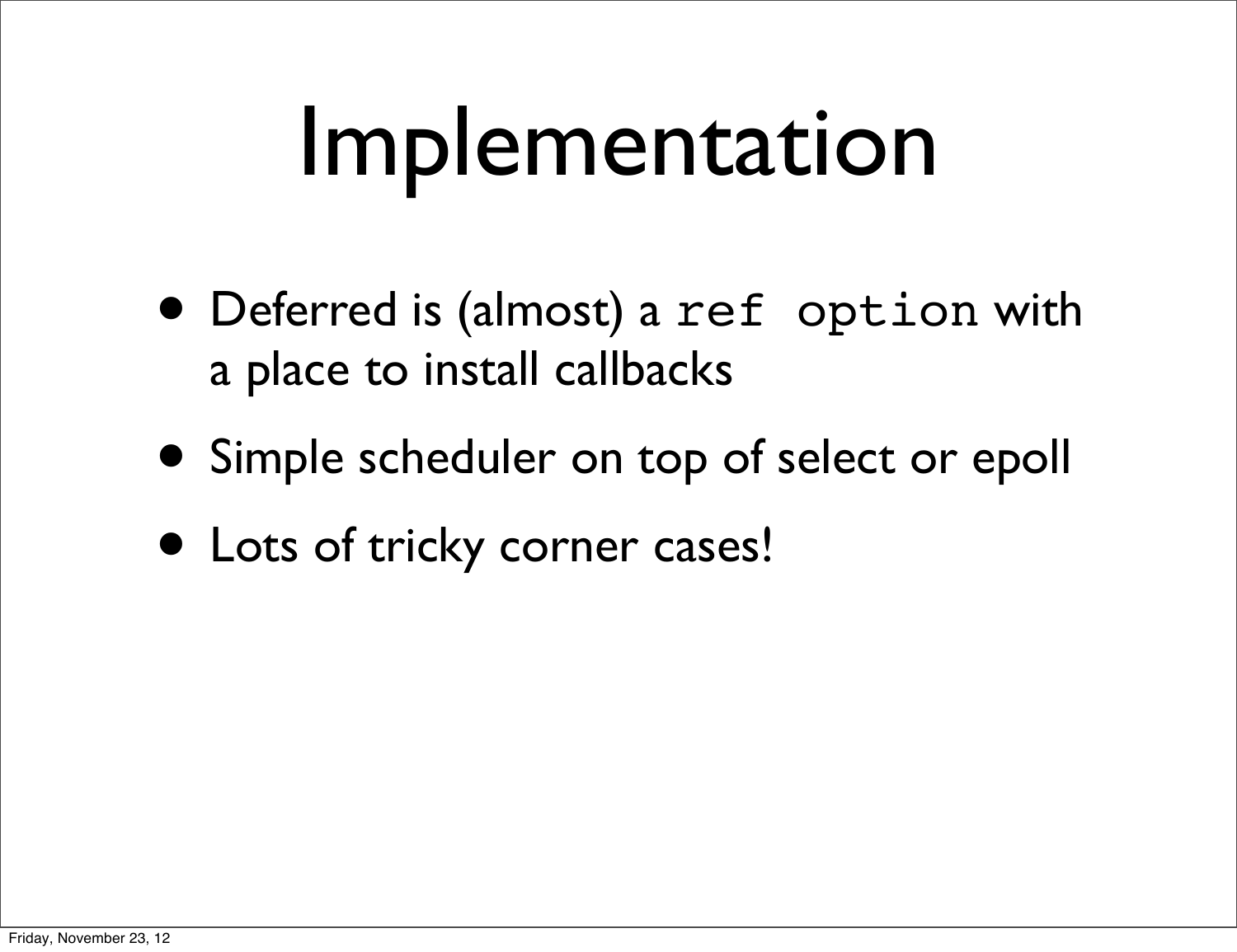- Deferred is (almost) a ref option with a place to install callbacks
- Simple scheduler on top of select or epoll
- Lots of tricky corner cases!
	- UNIX nonblocking API blocks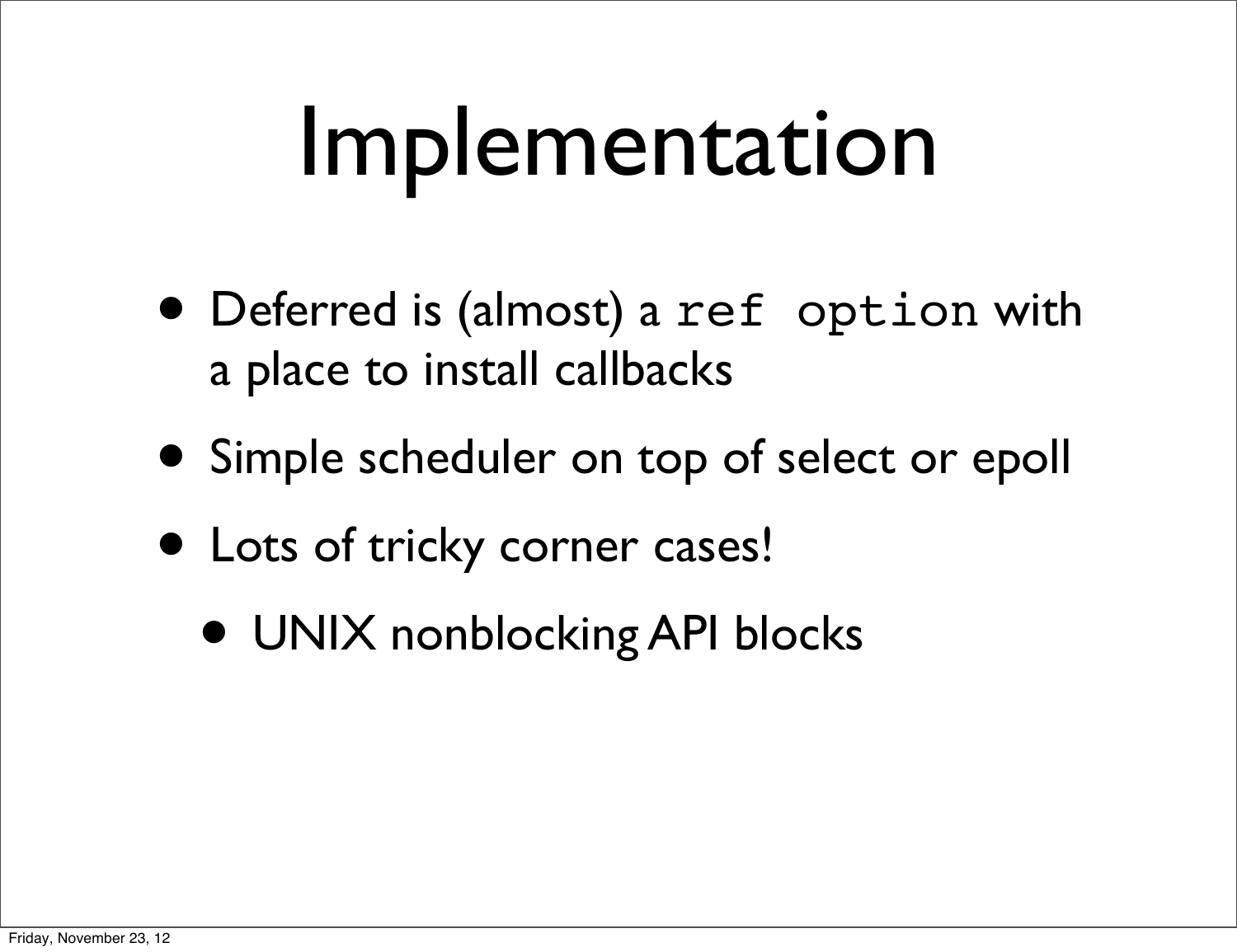- Deferred is (almost) a ref option with a place to install callbacks
- Simple scheduler on top of select or epoll
- Lots of tricky corner cases!
	- UNIX nonblocking API blocks
	- Tail recursive bind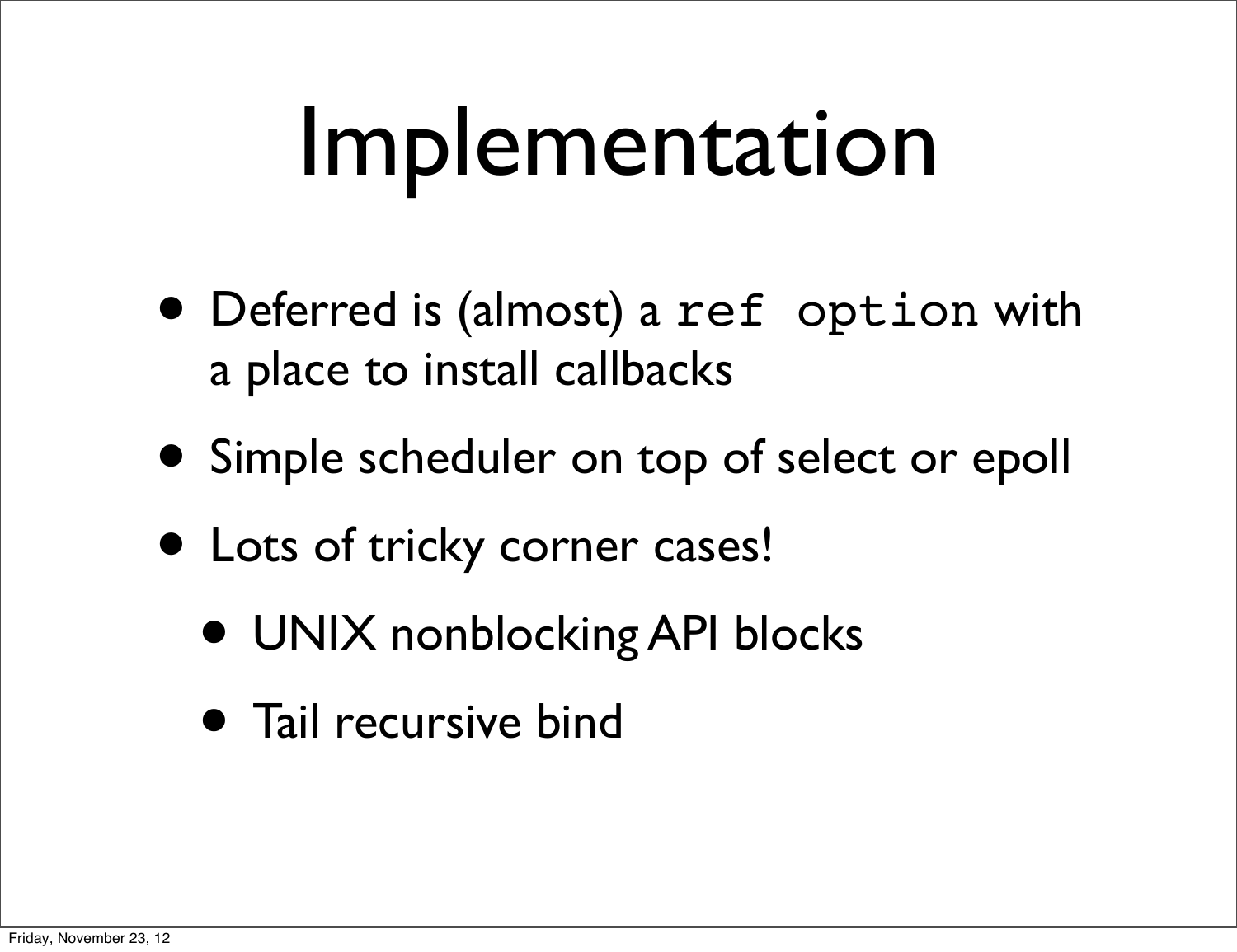- Deferred is (almost) a ref option with a place to install callbacks
- Simple scheduler on top of select or epoll
- Lots of tricky corner cases!
	- UNIX nonblocking API blocks
	- Tail recursive bind
- Pure OCaml (2.5kloc core, 10kloc total)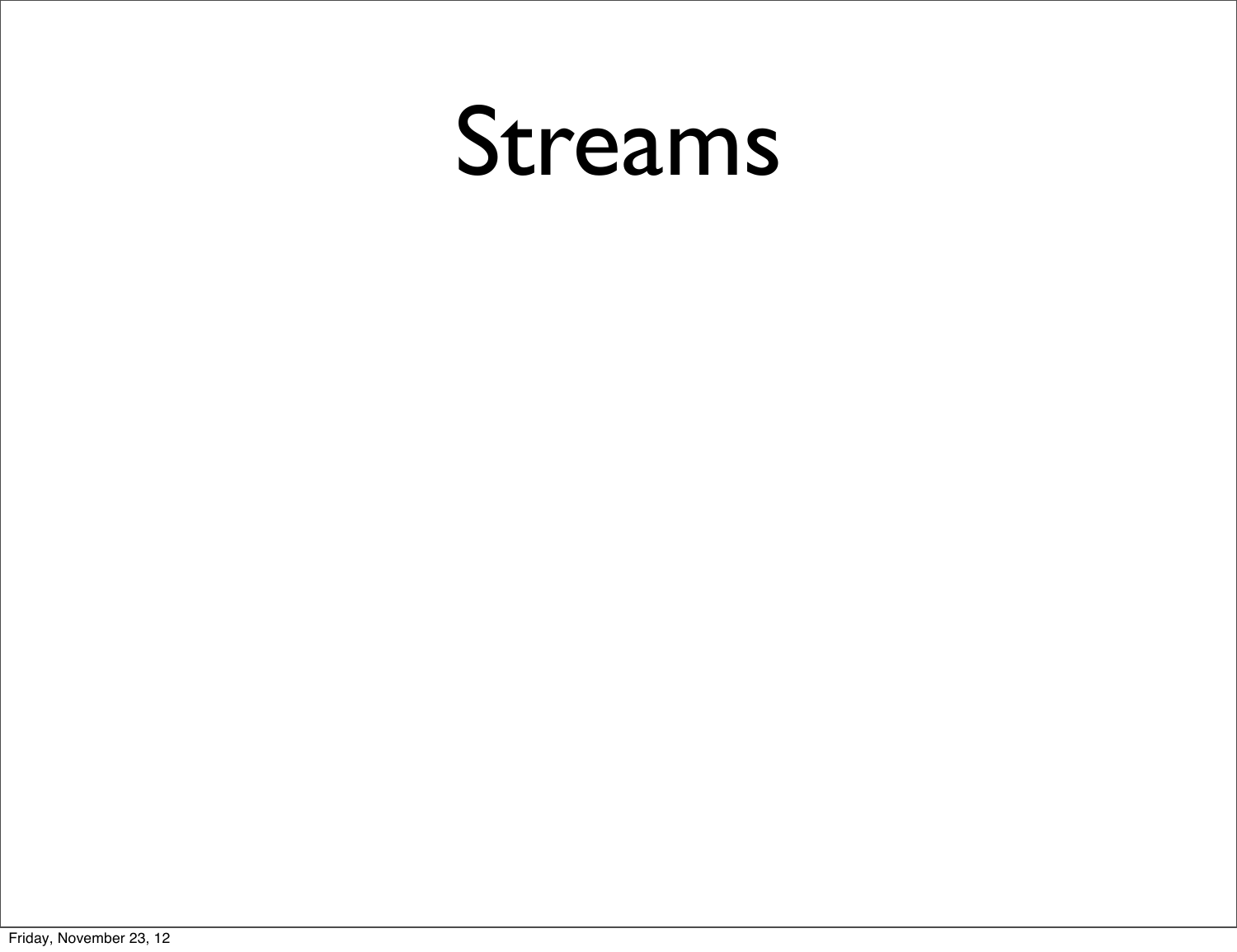#### • Streams are pure and eager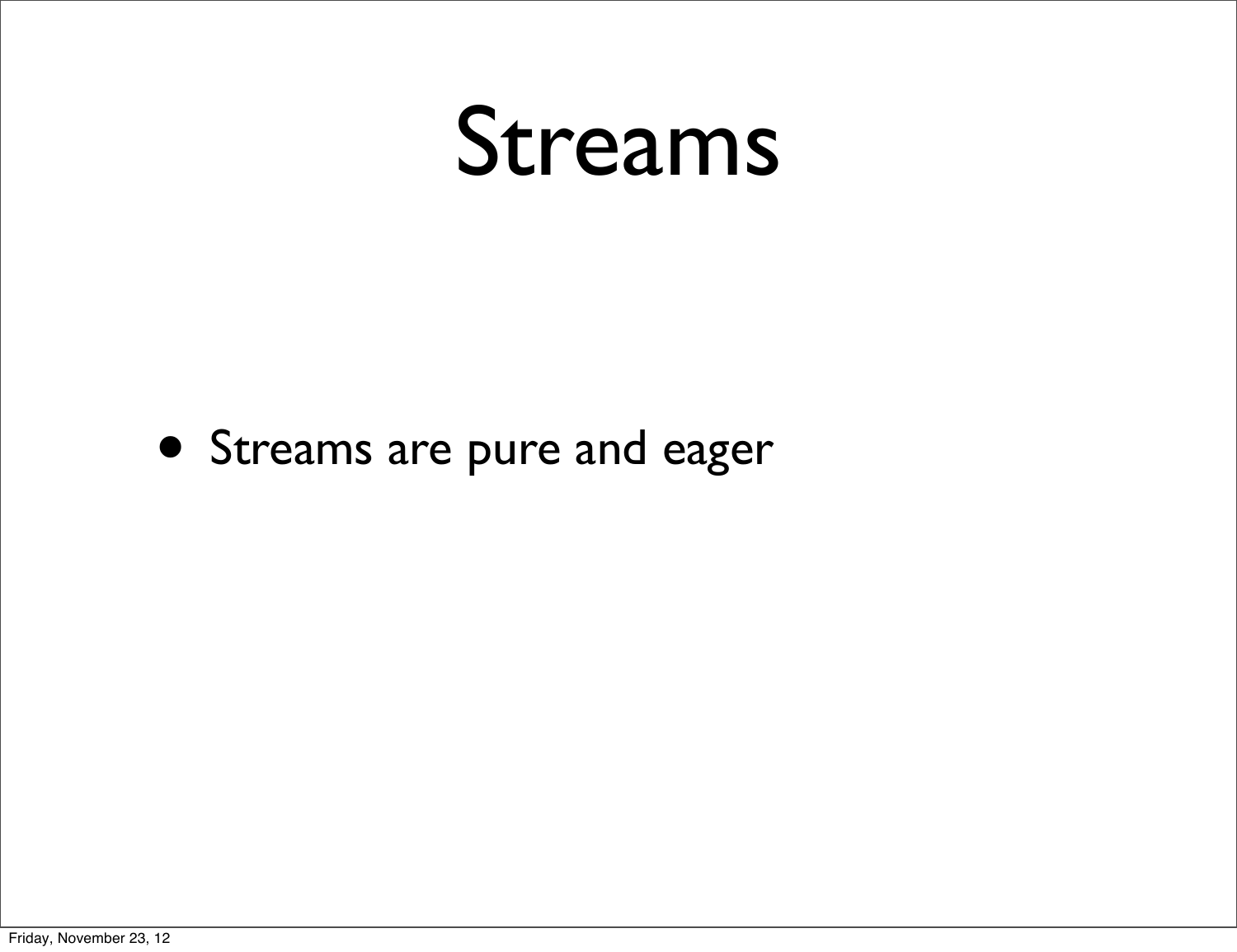- Streams are pure and eager
- Space leaks + No pushback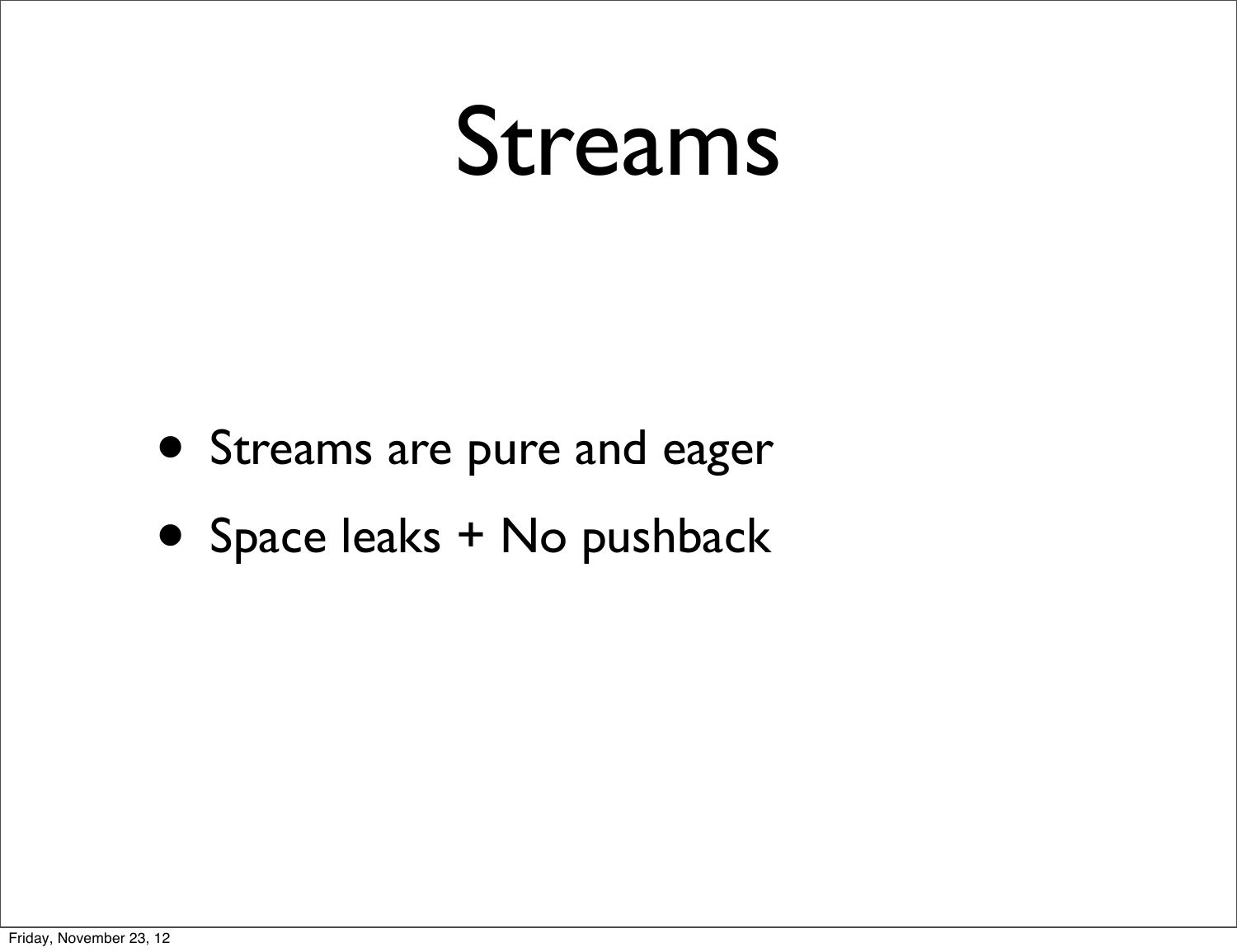- Streams are pure and eager
- Space leaks + No pushback
- Now, Pipes: mutable, buffered channels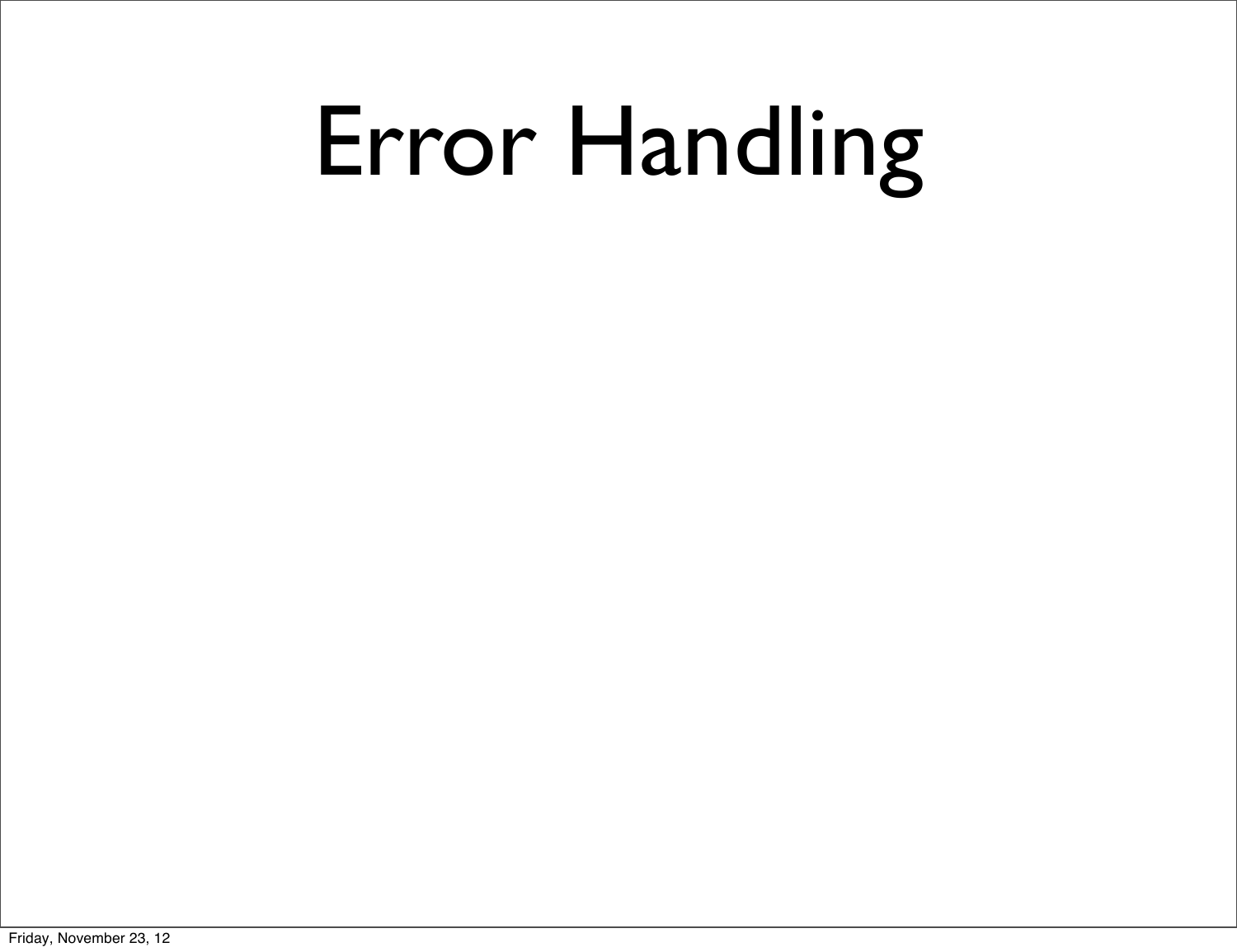• Trickiest (remaining) part of concurrent programming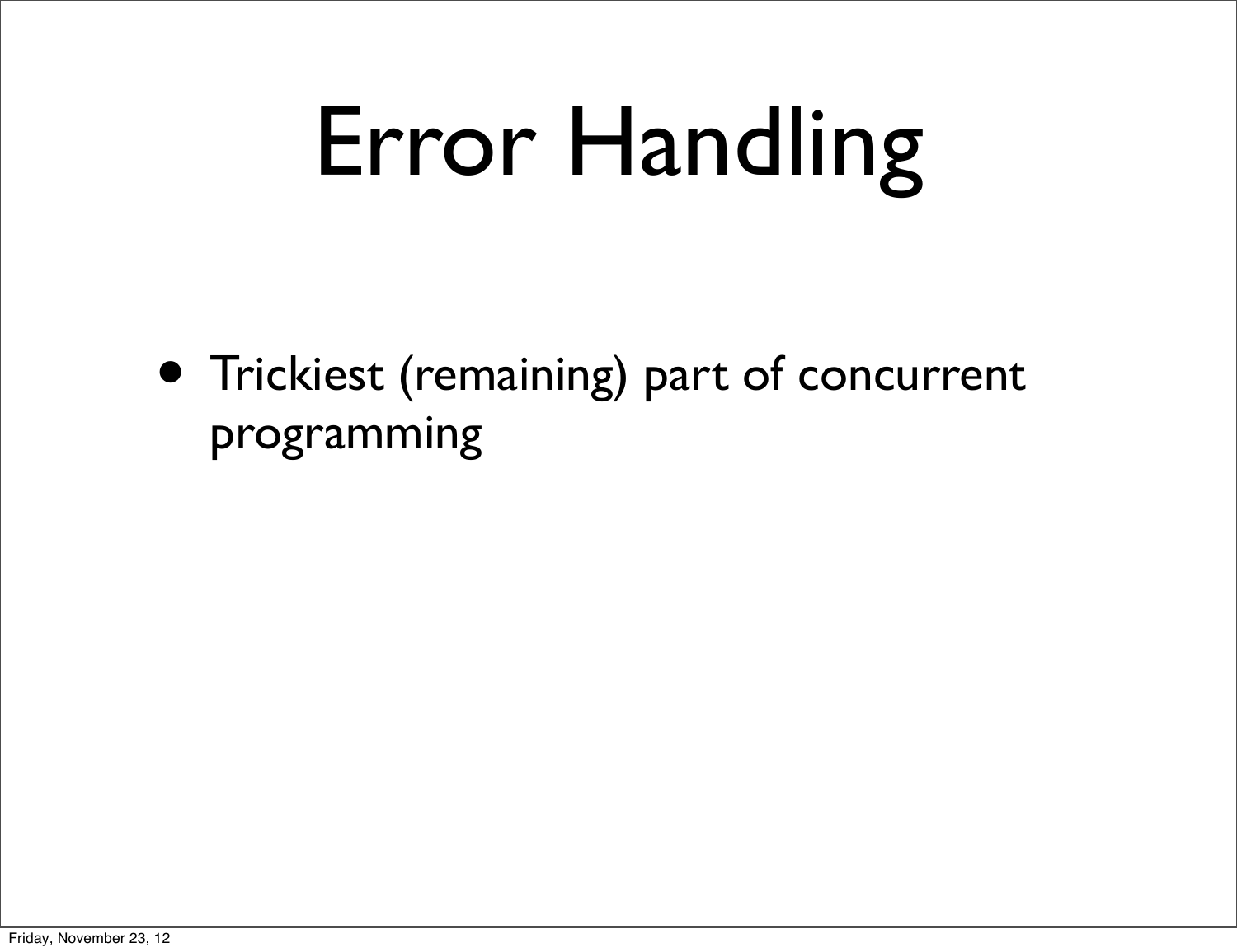- Trickiest (remaining) part of concurrent programming
- Monitors: a place for uncaught exceptions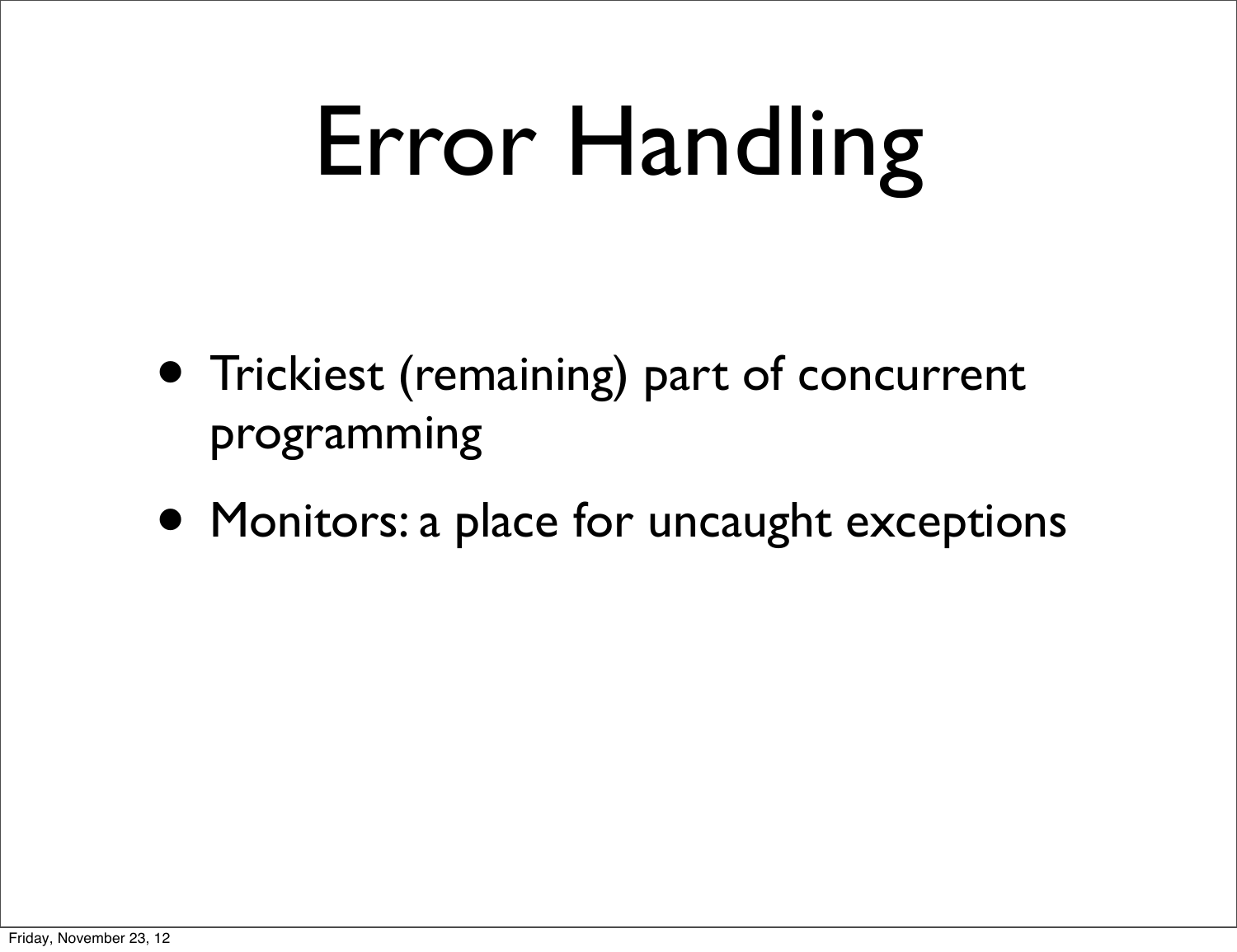- Trickiest (remaining) part of concurrent programming
- Monitors: a place for uncaught exceptions
- try-with and protect built on monitors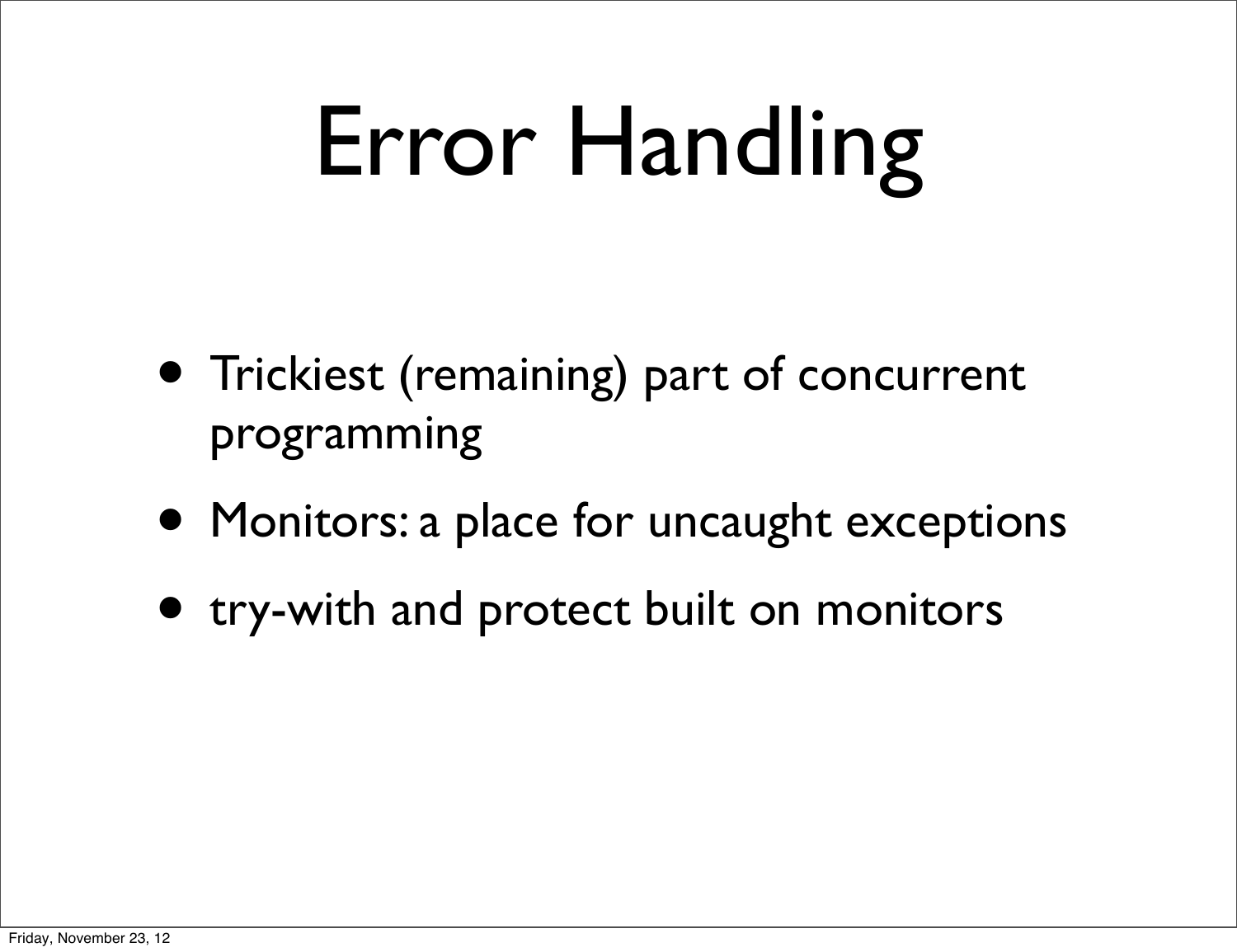- Trickiest (remaining) part of concurrent programming
- Monitors: a place for uncaught exceptions
- try-with and protect built on monitors
- No terminate operation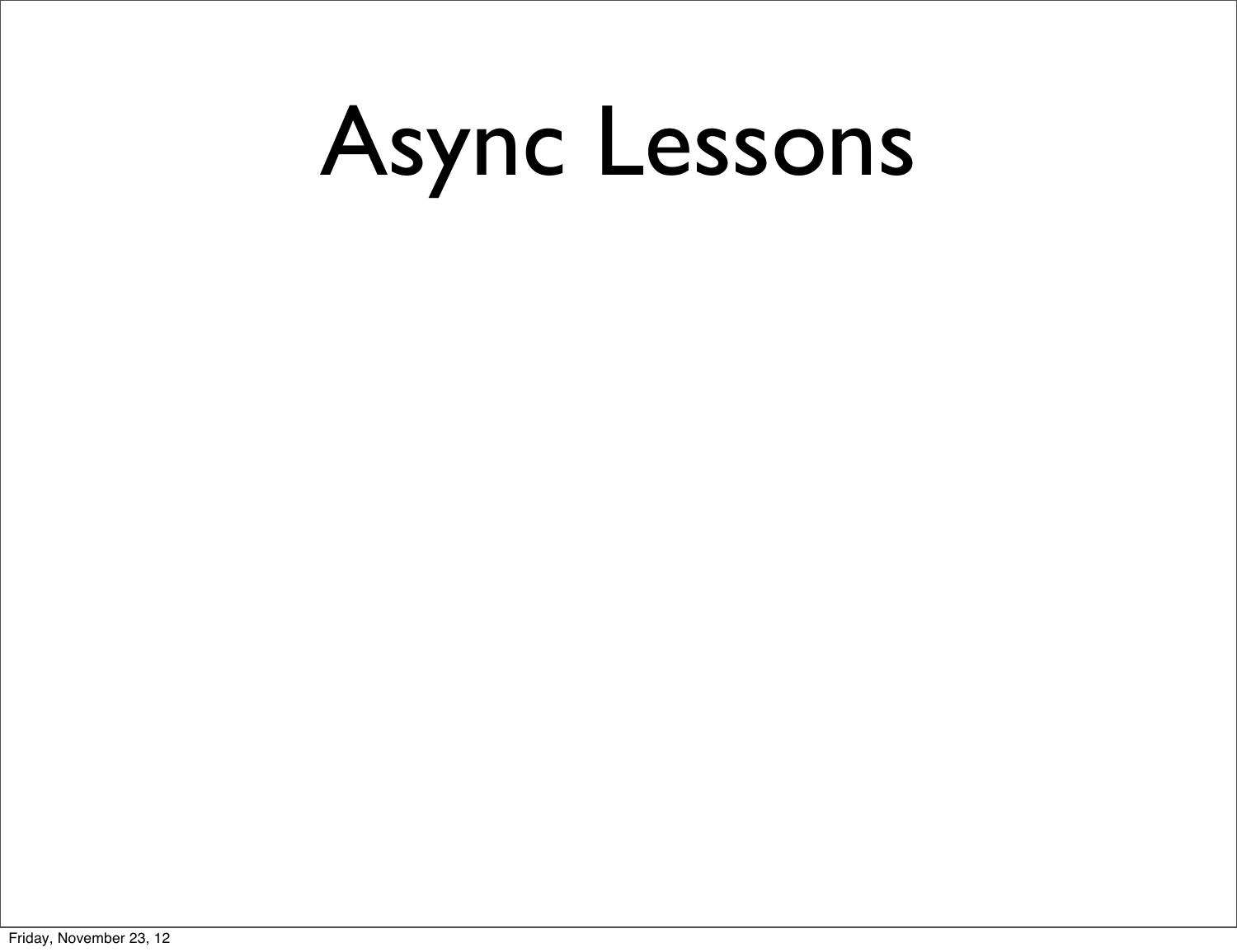• Avoiding preemption is a win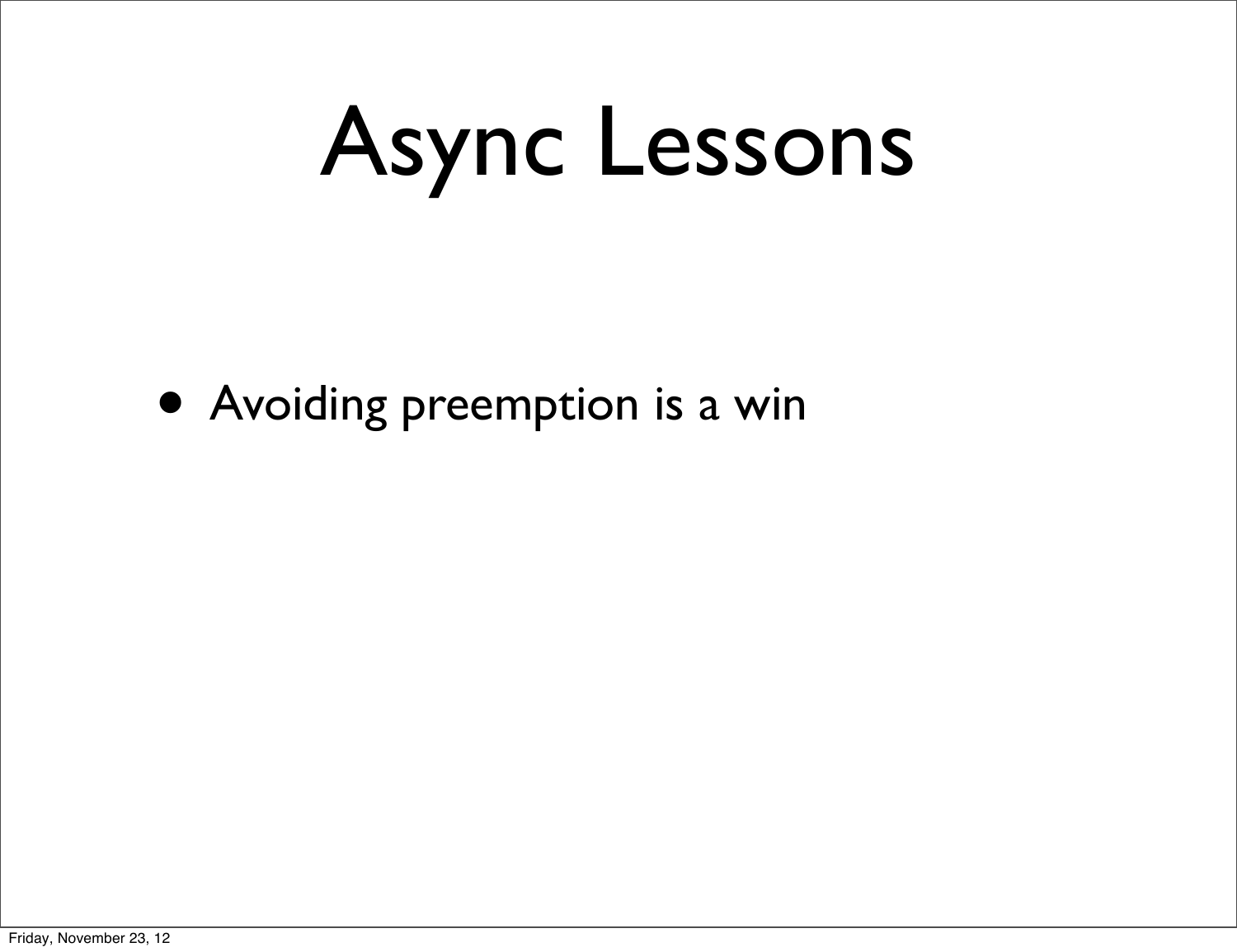- Avoiding preemption is a win
- Fit in, but don't be invisible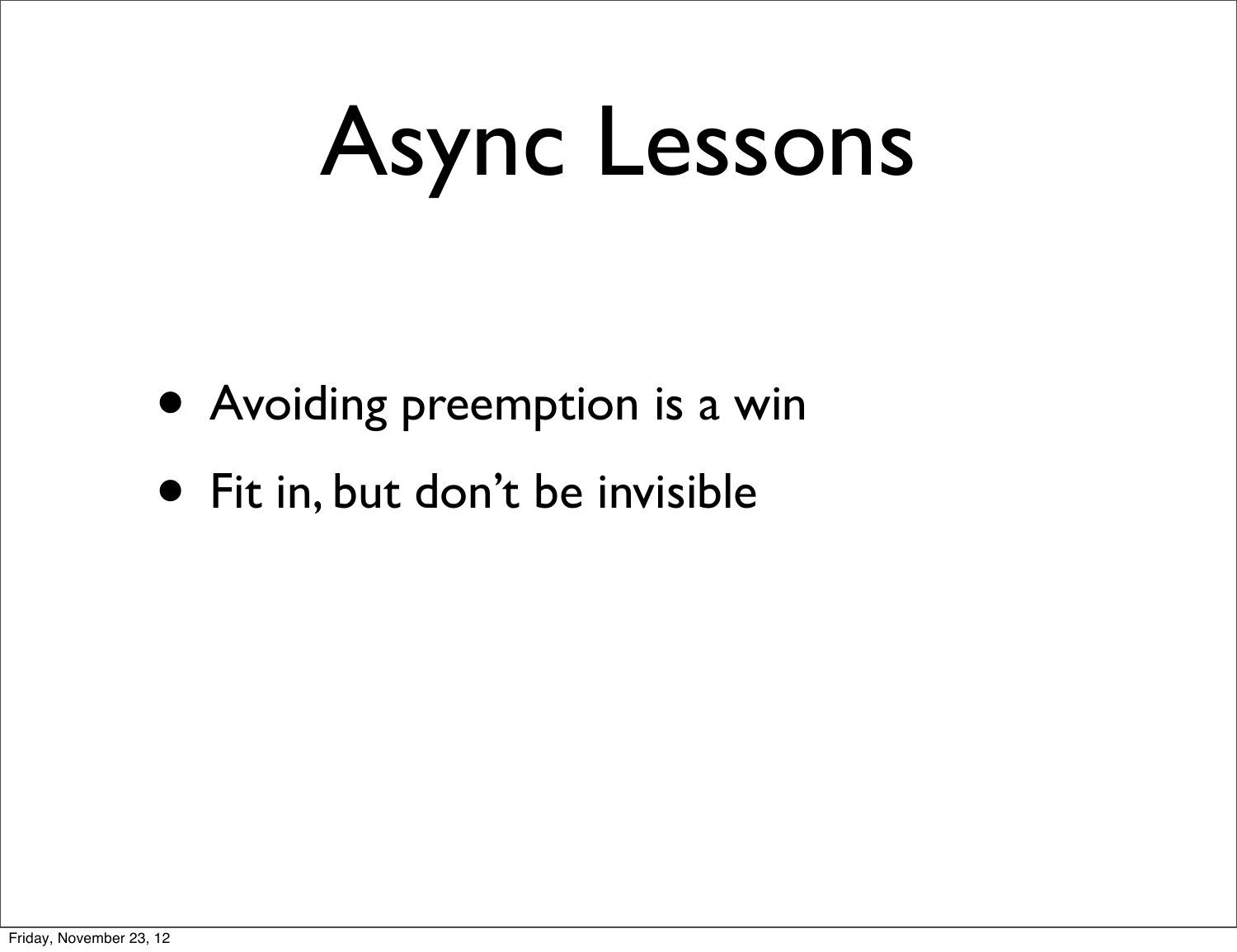- Avoiding preemption is a win
- Fit in, but don't be invisible
- Beware of purity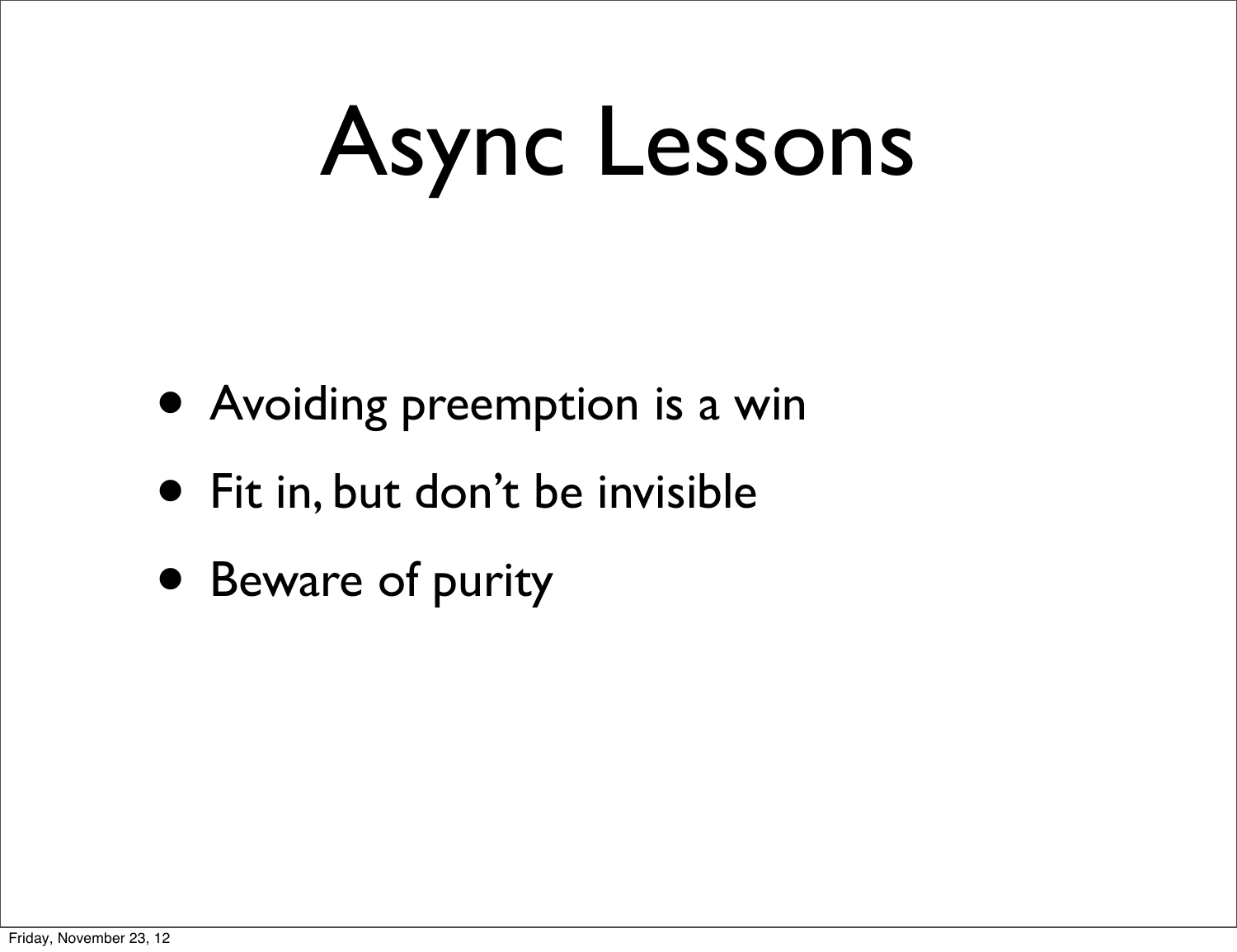- Avoiding preemption is a win
- Fit in, but don't be invisible
- Beware of purity
- Error handling is hard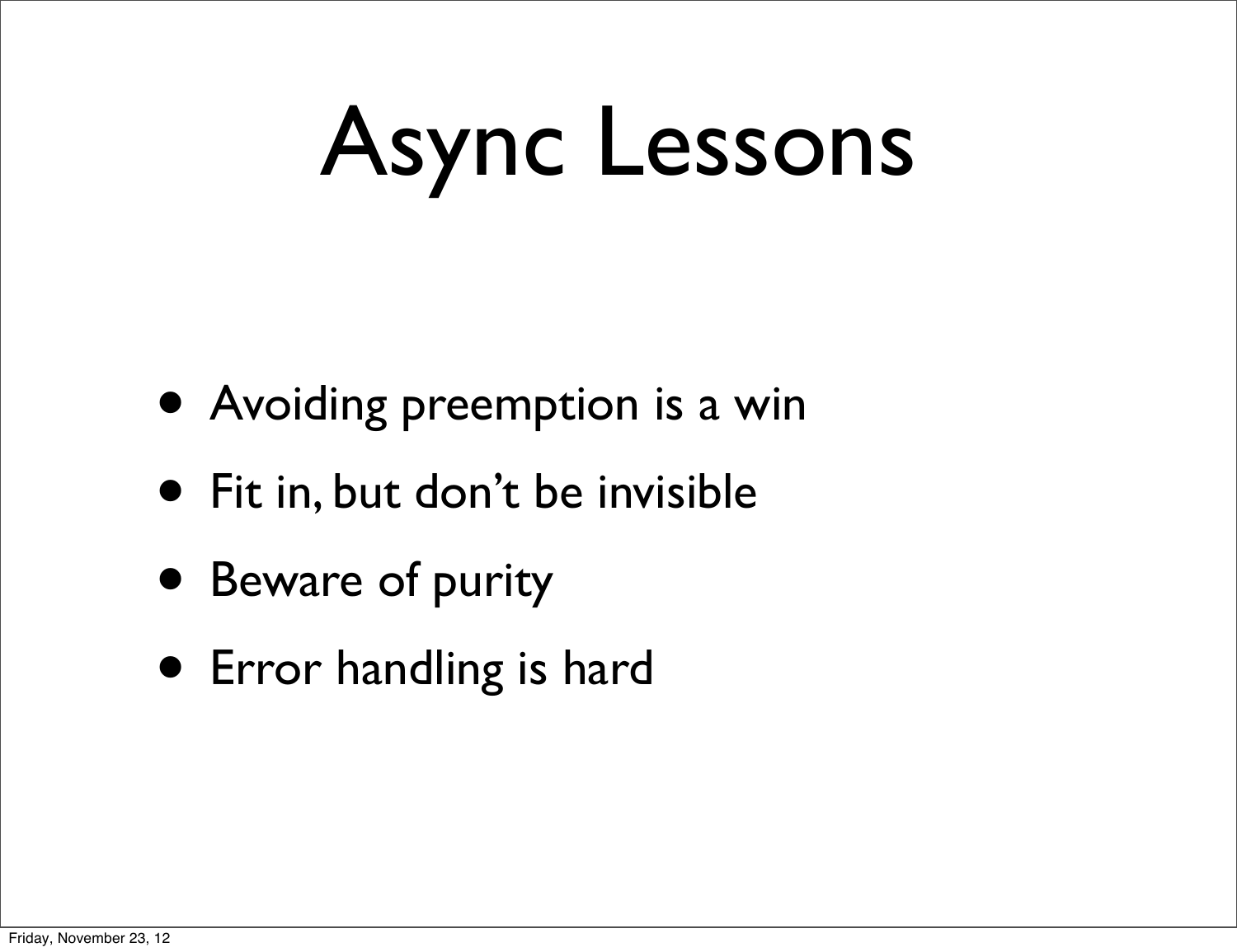# Modeling RPCs

```
type request = l Listdir of path
                 | Read_file of path
                 | Move of path * path
                 | Put_file of path * string
                 | File_size of path
                 | File_exists of path
with sexp
type response = | Ok
                  | Error of string
                  | File_size of int
                  | Contents of string list
                  | File_exists of bool
```
with sexp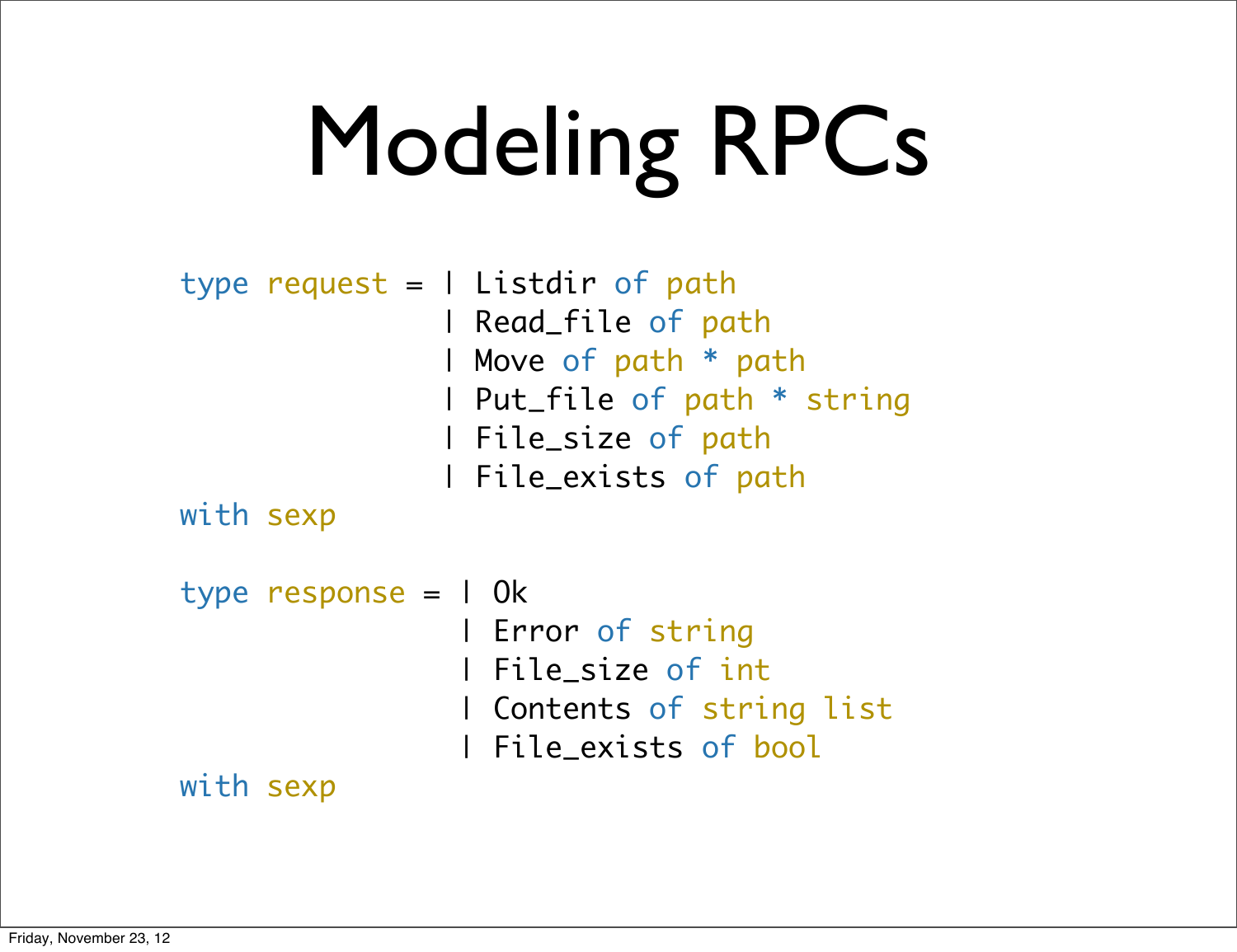# RPC Types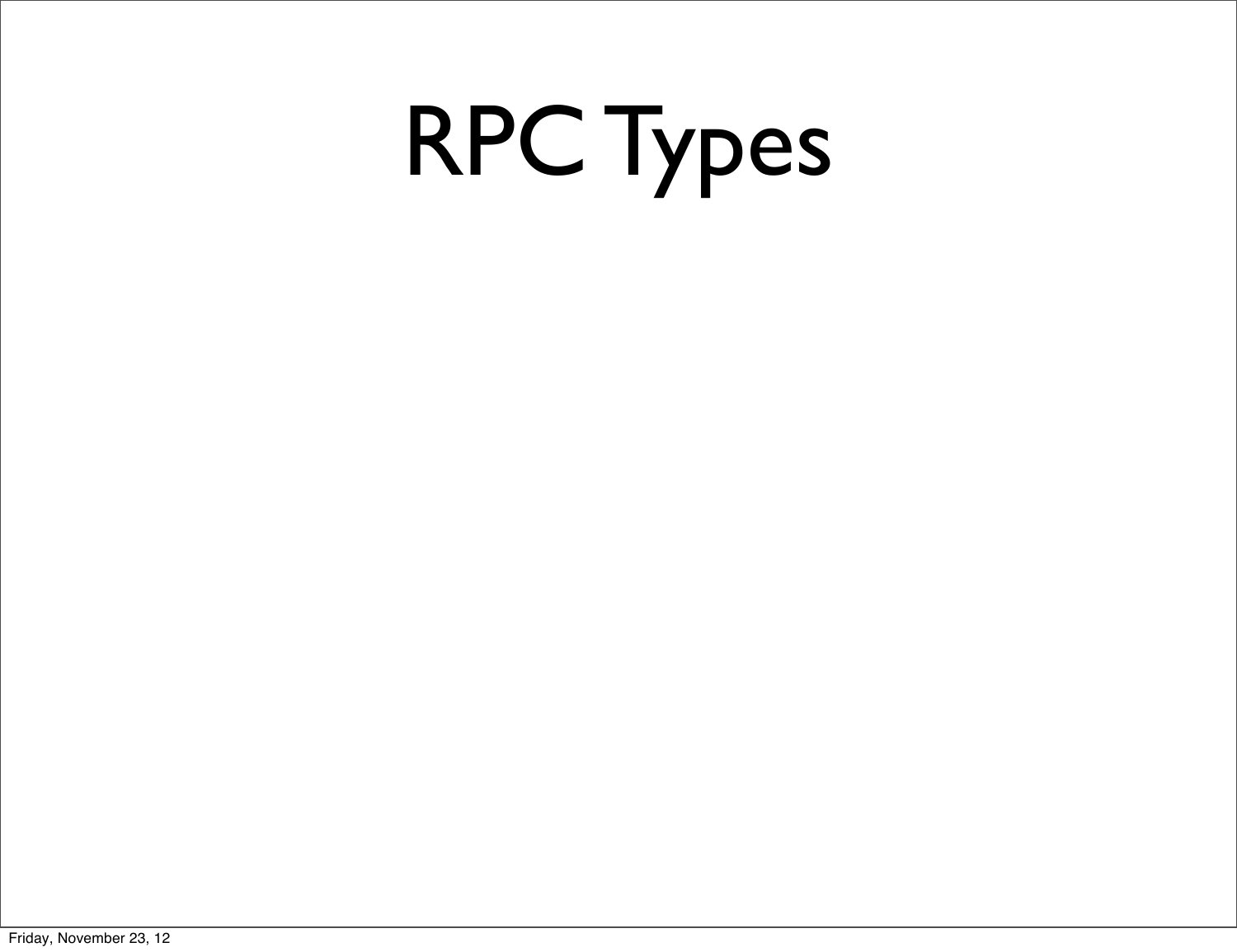# RPC Types

#### serialization

```
type 'a embedding = \{ inj : 'a -> Sexp.t;
  prj : Sexp.t -> 'a;
}
```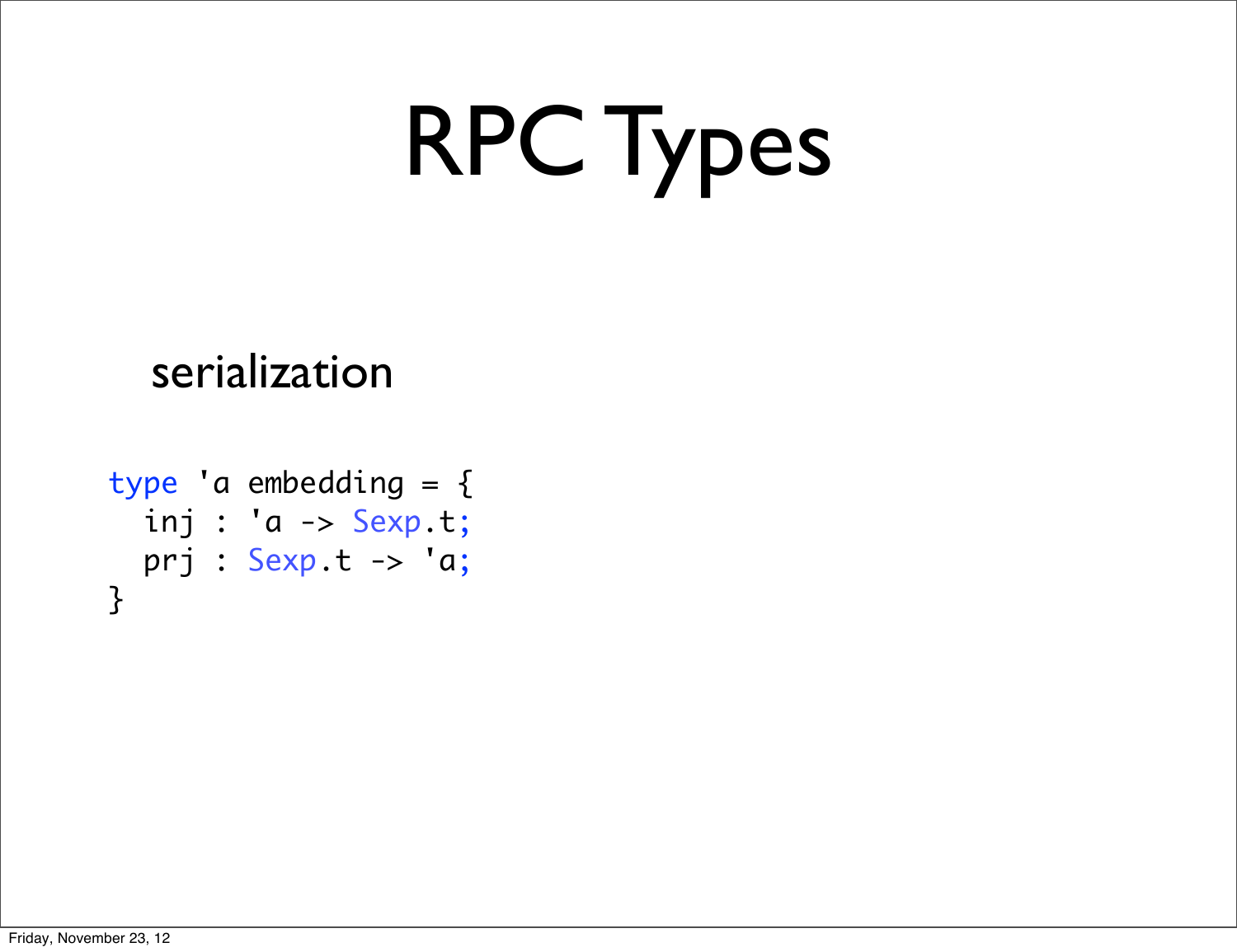# RPC Types

#### serialization function

#### type 'a embedding  $= \{$  inj : 'a -> Sexp.t; prj : Sexp.t -> 'a; }

type  $('a,'b)$  rpc = { tag : string; query : 'a embedding; resp : 'b embedding; }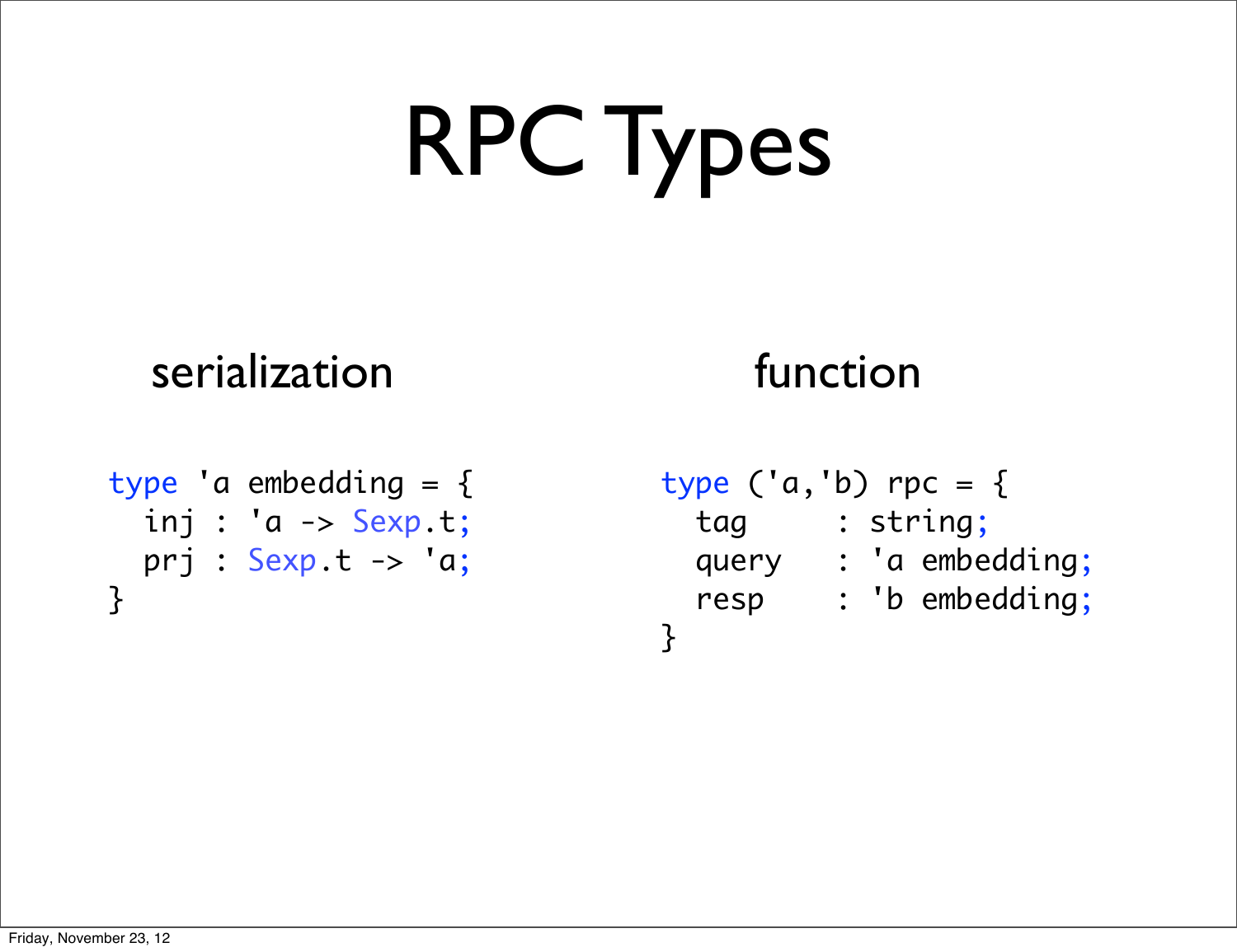```
let delete_file = \{ tag = "delete_file";
  query = \langle: embedding\langlepath>>;
   resp = <:embedding<[`Ok | `Error of string]>>;
}
```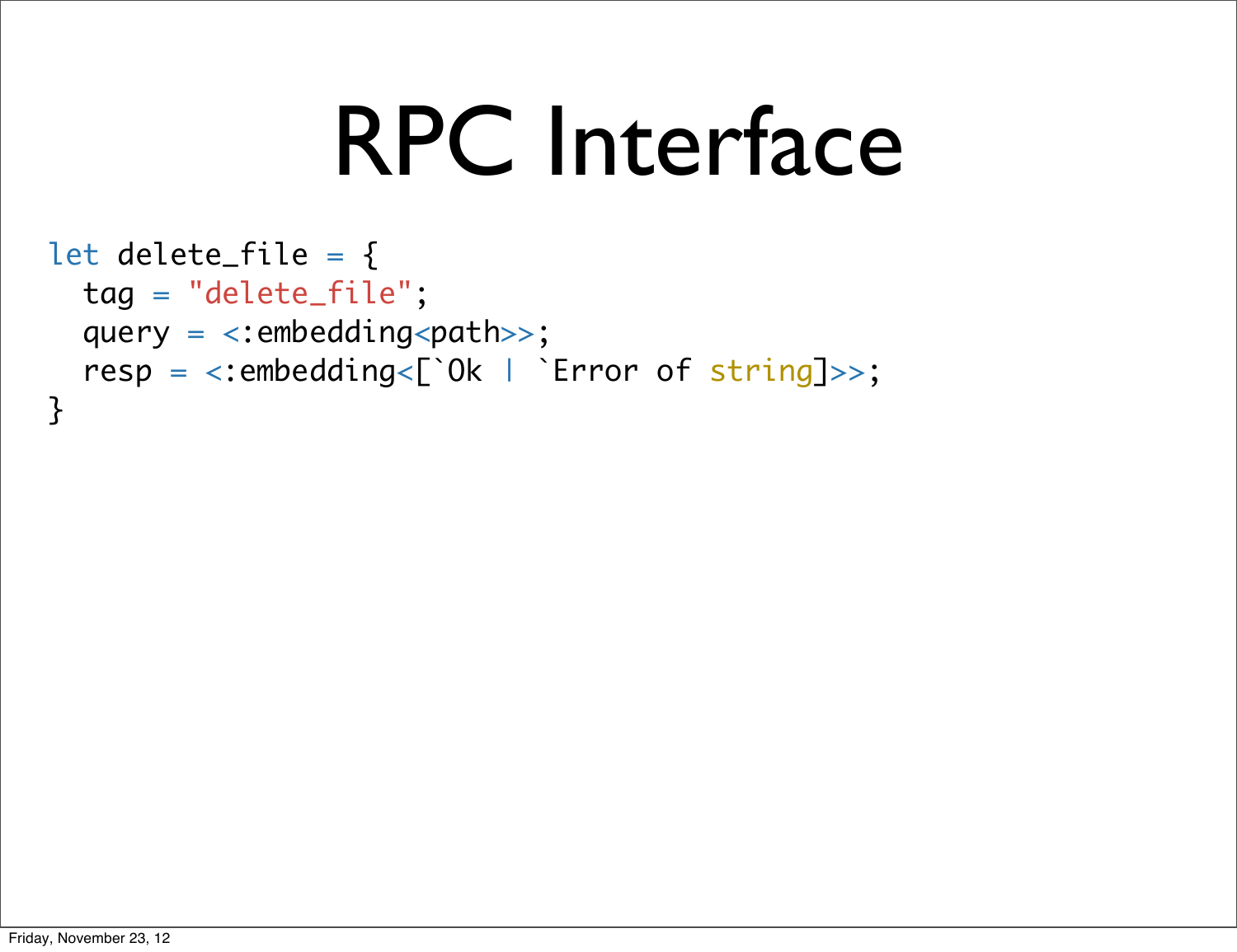```
let delete_file = \{ tag = "delete_file";
  query = \langle: embedding\langlepath>>;
   resp = <:embedding<[`Ok | `Error of string]>>;
  version = 0;
}
```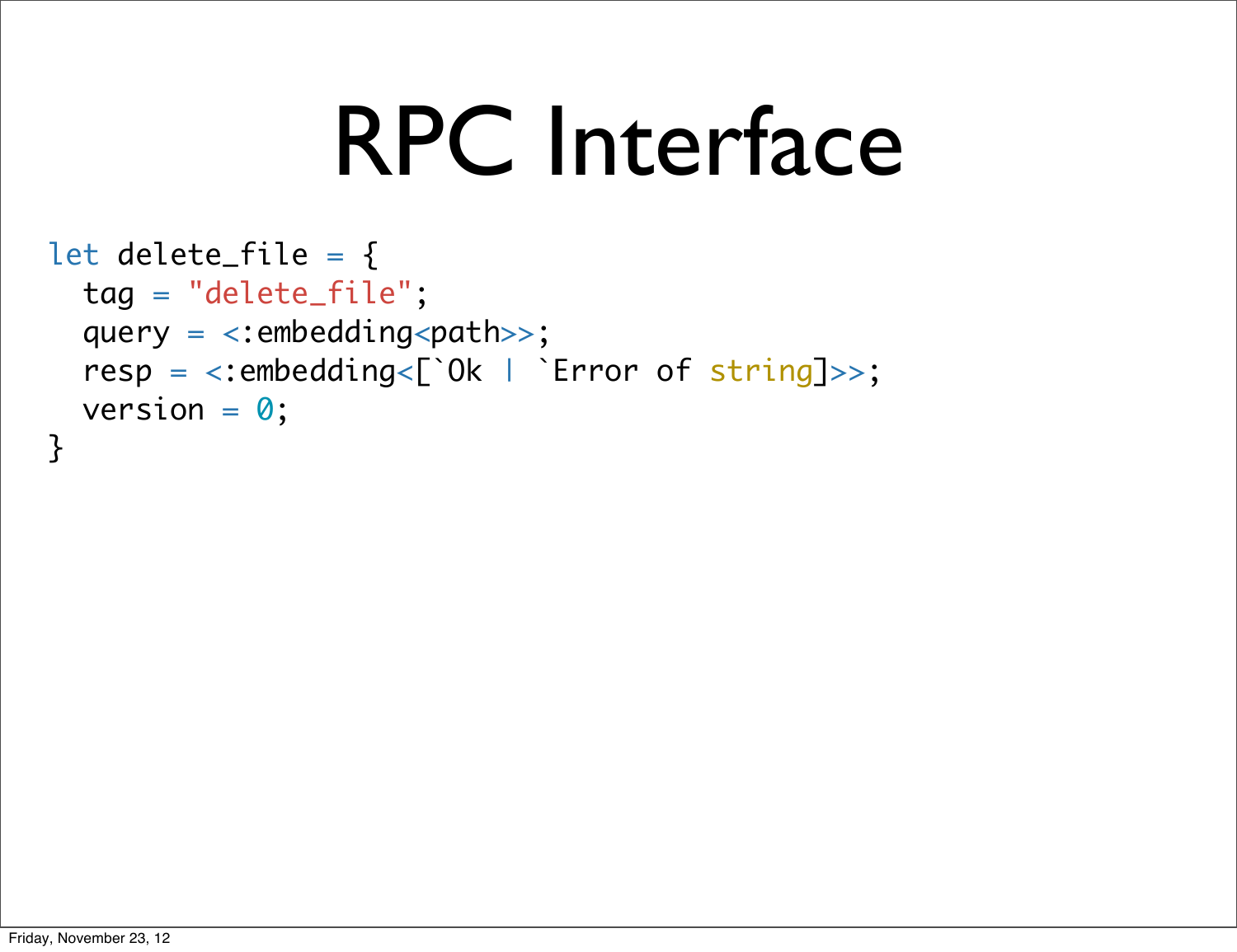```
let delete_file = \{ tag = "delete_file";
  query = \langle: embedding\langlepath\rangle;
   resp = <:embedding<[`Ok | `Error of string]>>;
  version = 0;
  help = "Deletes the specified file, returning [\hat{O}k] \
            if successful, [`Error msg] otherwise";
<u>}</u>
```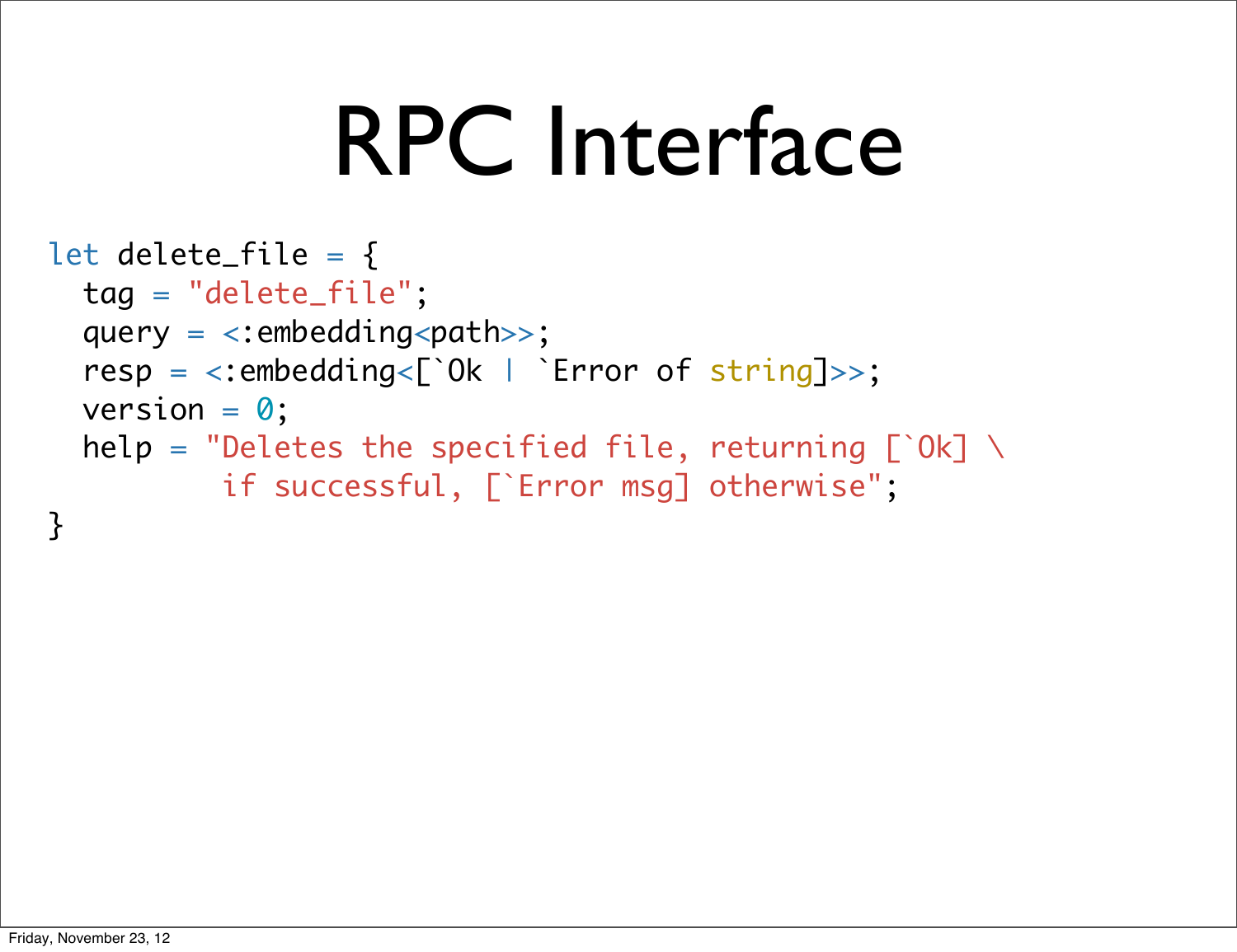```
let delete_file = \{ tag = "delete_file";
  query = \langle: embedding\langlepath\rangle;
   resp = <:embedding<[`Ok | `Error of string]>>;
  version = 0;
  help = "Deletes the specified file, returning [\hat{O}k] \
            if successful, [`Error msg] otherwise";
   examples =
     [ Path.of_string "/etc/bashrc", Error "permission denied"
     ; Path.of_string "/home/yminsky/.bashrc", Ok ];
}
```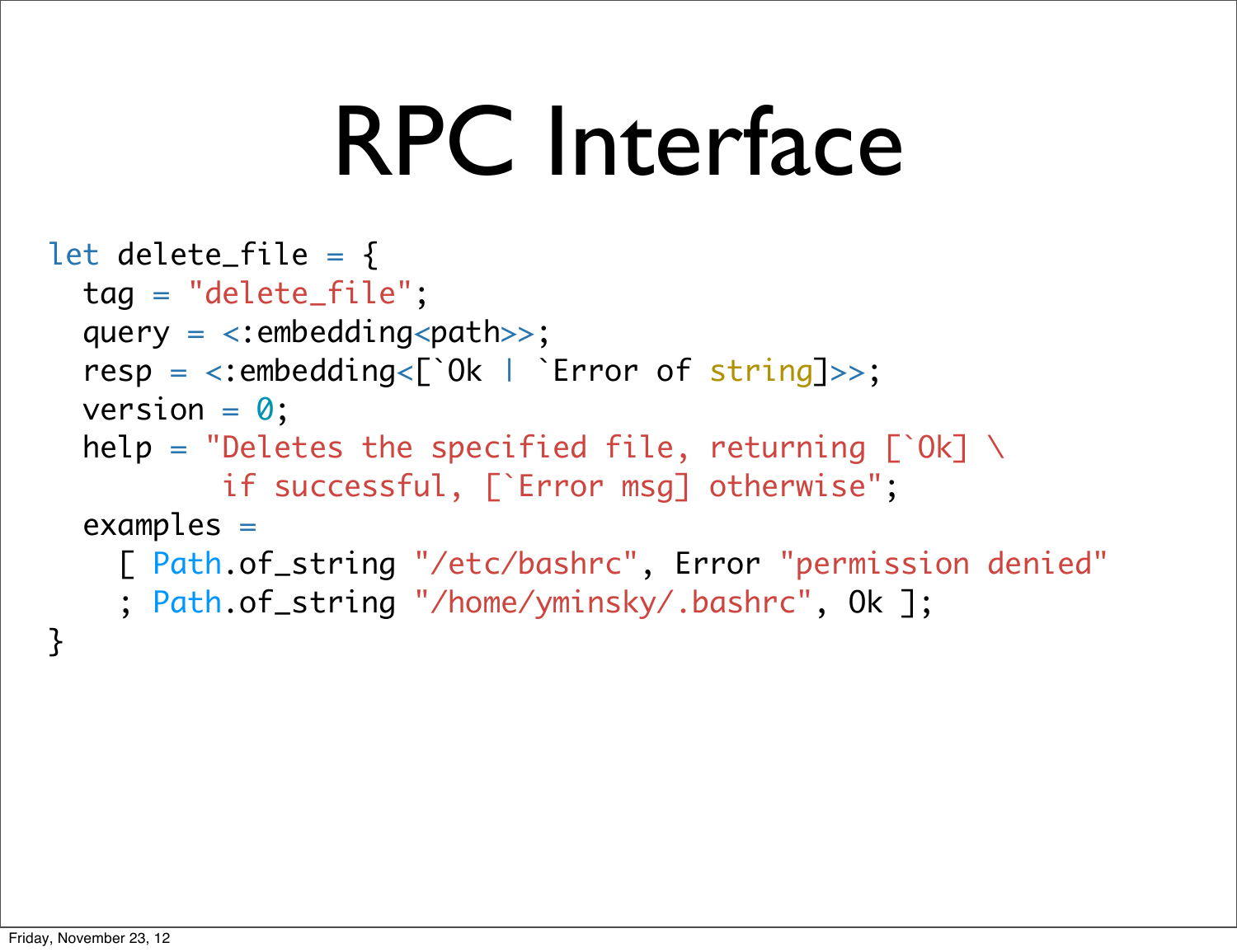#### Client Side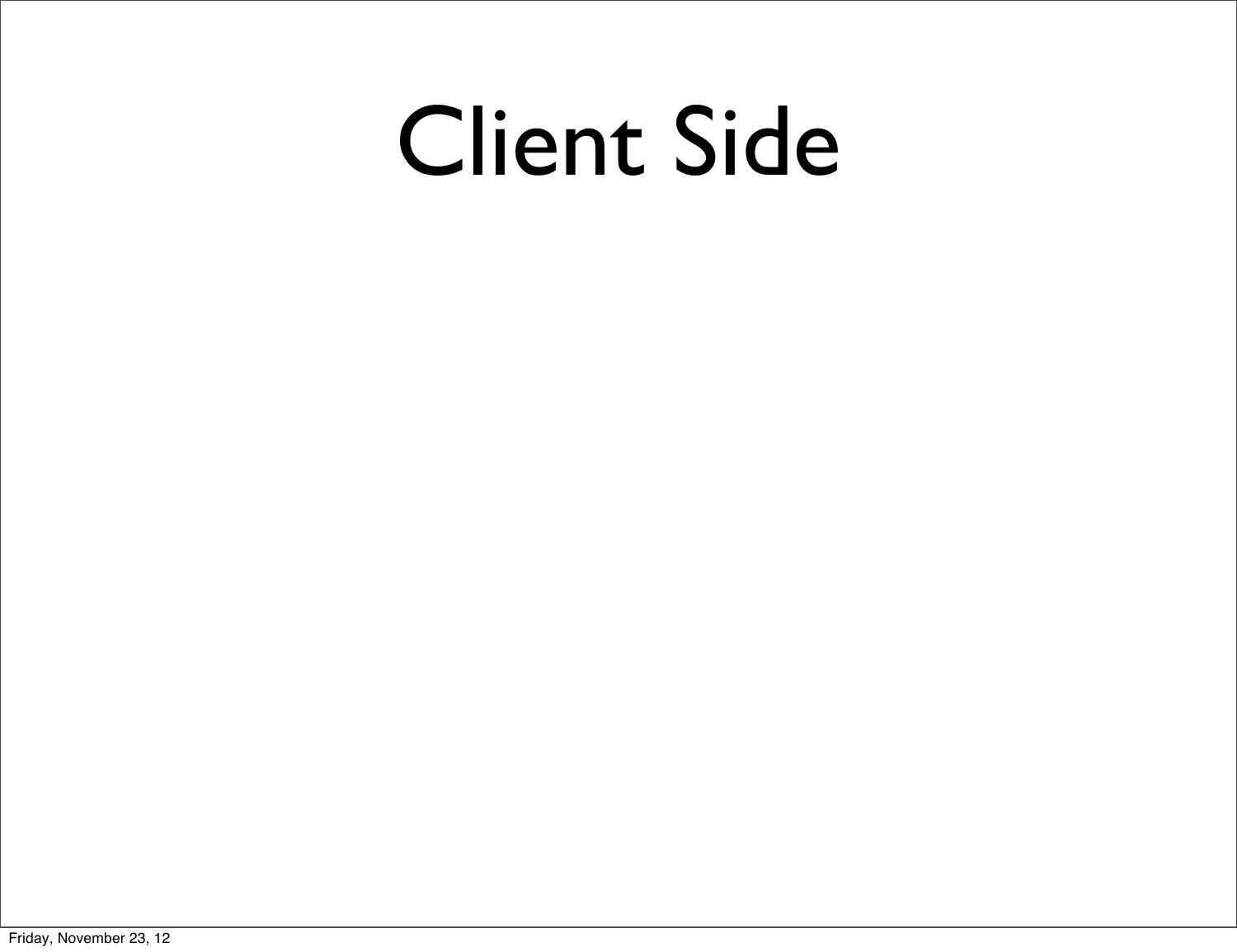#### Client Side

val exec\_rpc : ('a,'b) rpc  $\Rightarrow$  (Conn.t  $\Rightarrow$  'a  $\Rightarrow$  'b Deferred.t)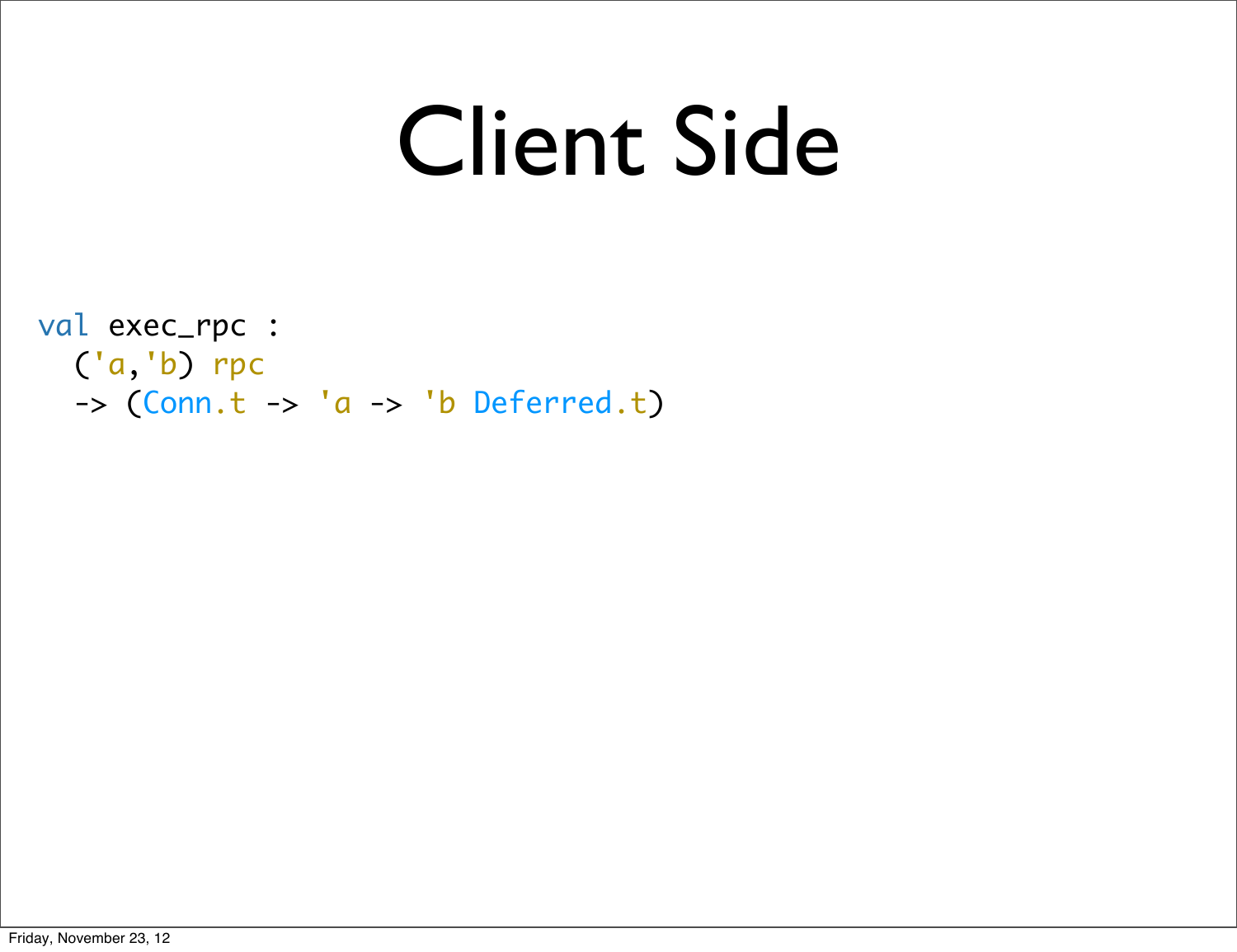#### Client Side

val exec\_rpc : ('a,'b) rpc  $\Rightarrow$  (Conn.t  $\Rightarrow$  'a  $\Rightarrow$  'b Deferred.t)

let delete\_file = exec\_rpc Rpc\_specs.delete\_file  $let$  listdir = exec\_rpc Rpc\_specs.listdir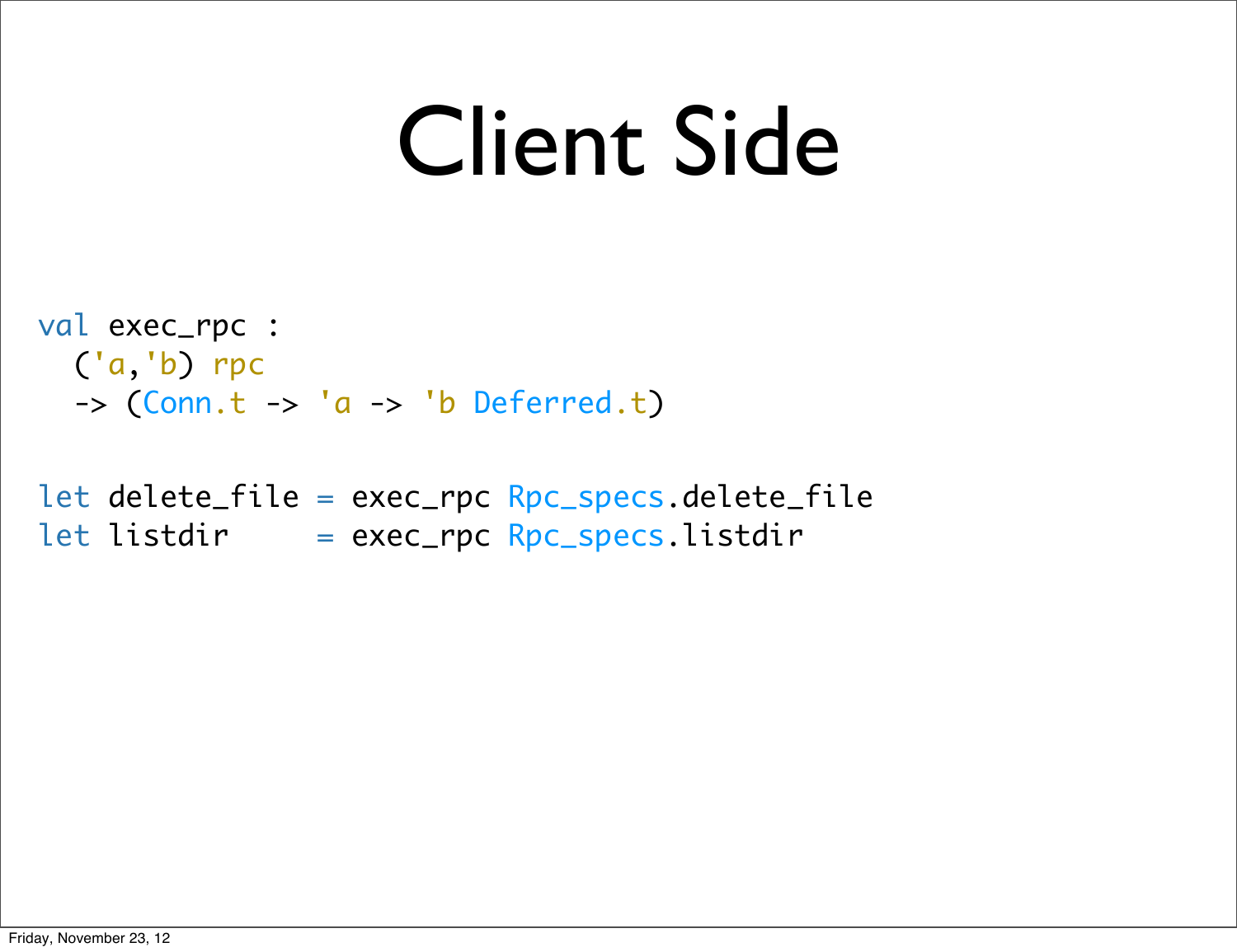#### Server Side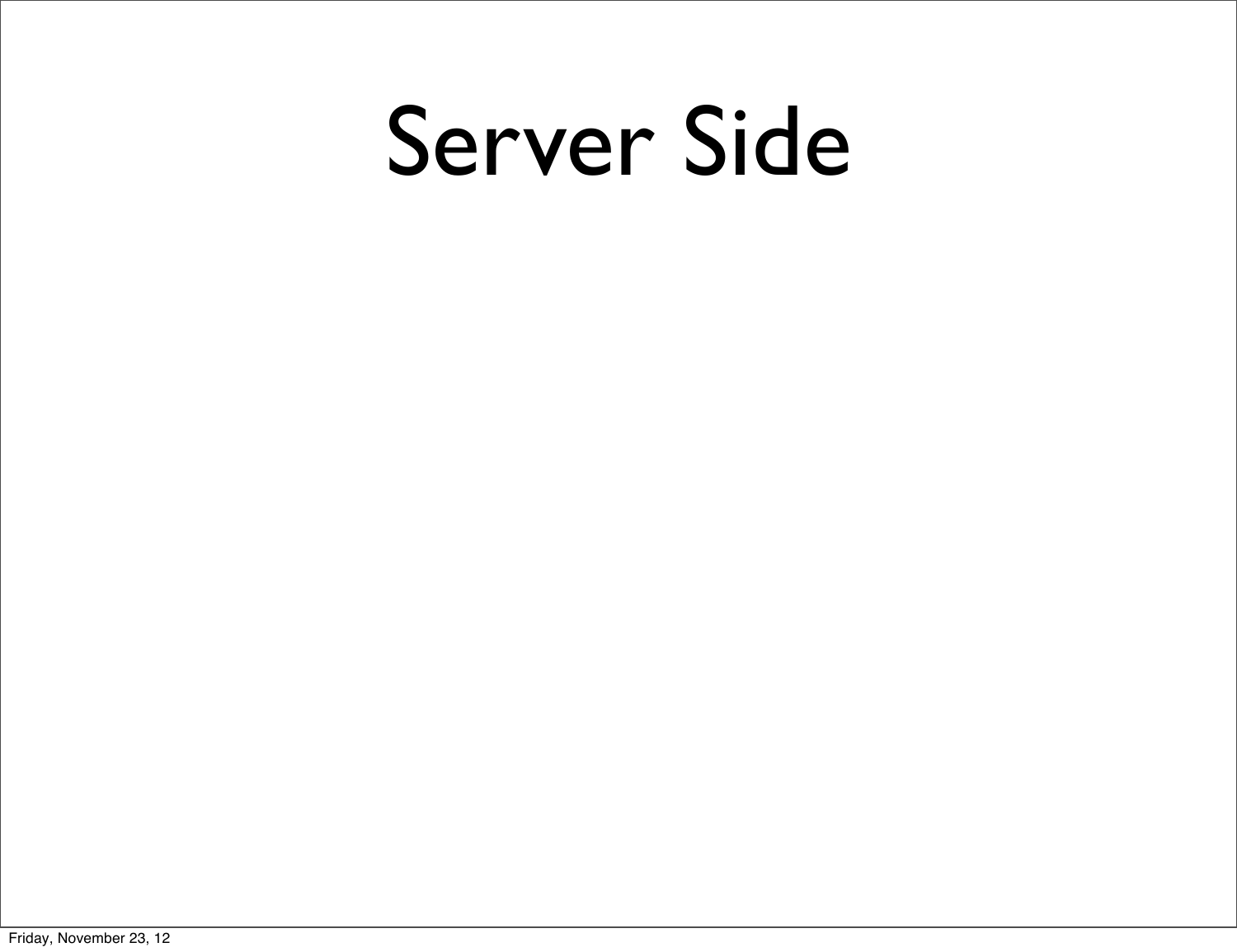#### Server Side

type rpc\_impl val implement\_rpc :  $(a, 'b)$  rpc ->  $(a -> 'b)$  -> rpc\_impl val start\_server : rpc\_impl list -> port:int -> unit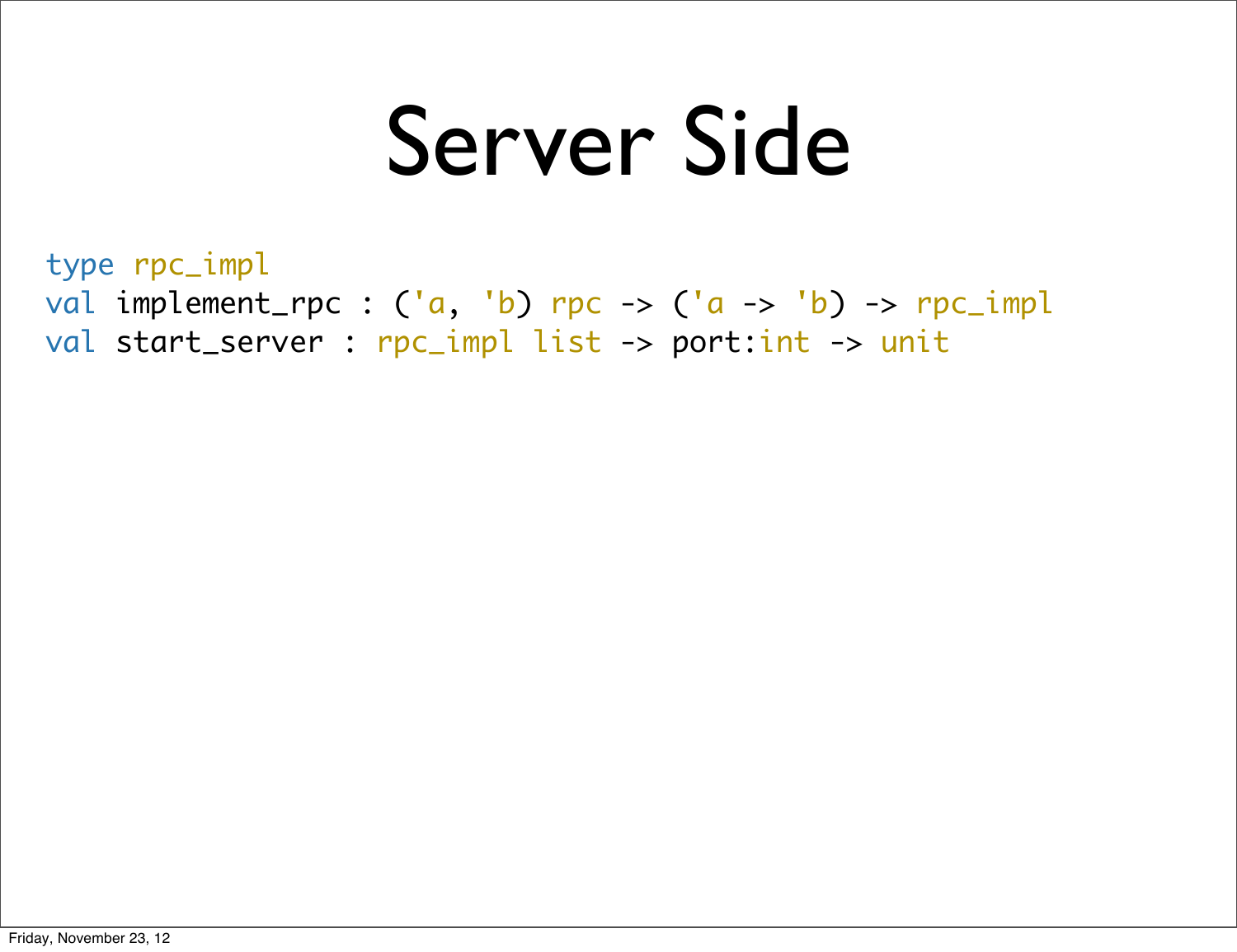#### Server Side

```
let filesystem_server () =
  let rpcs = [ implement_rpc Rpc_specs.delete_file Sys.unlink;
    implement_rpc Rpc_specs.listdir Sys.listdir;
   ]
   in
   start_server rpcs ~port:8080
type rpc_impl
val implement_rpc : (a, 'b) rpc -> (a \rightarrow 'b) -> rpc_impl
val start_server : rpc_impl list -> port:int -> unit
```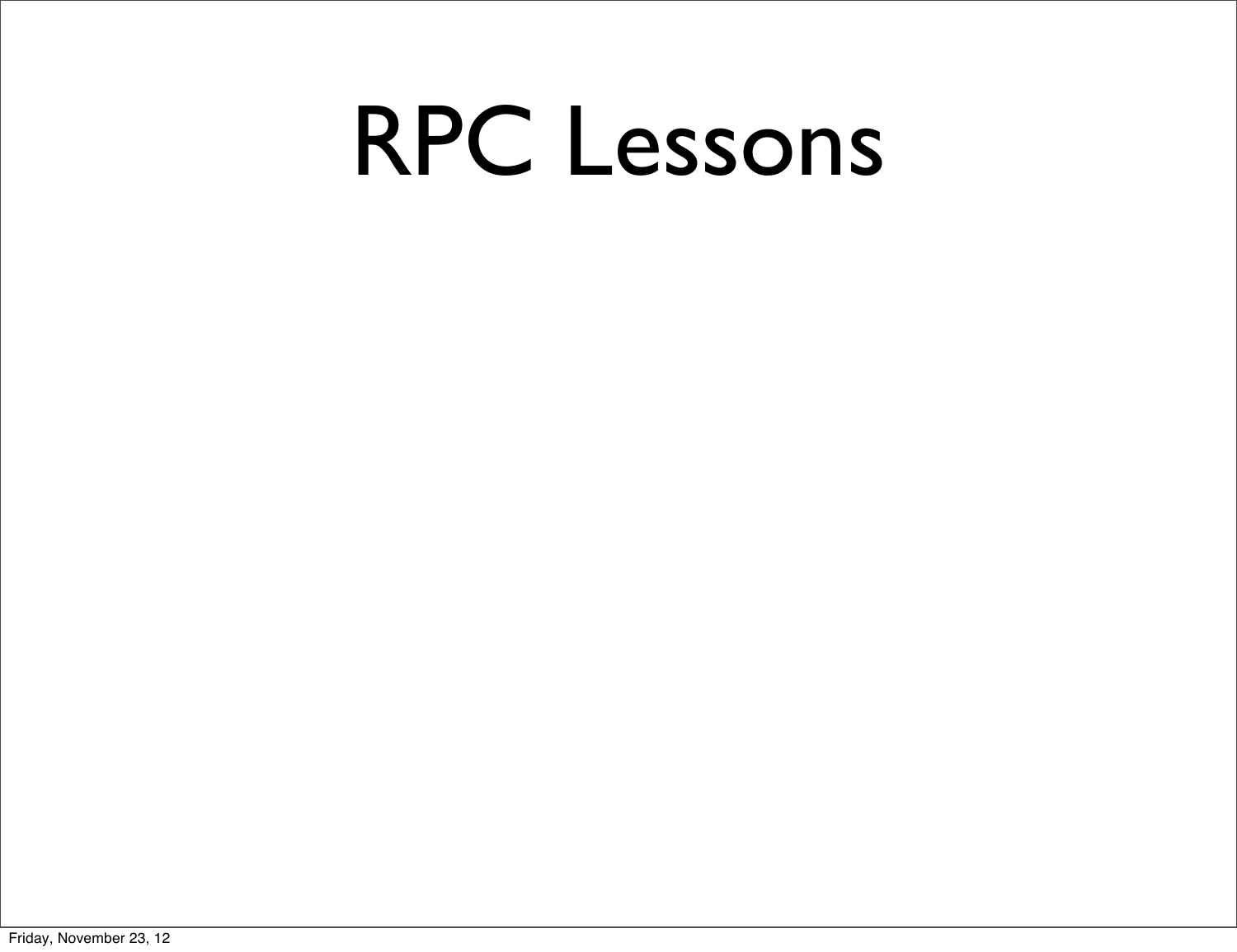• Type precision eases programmer's lives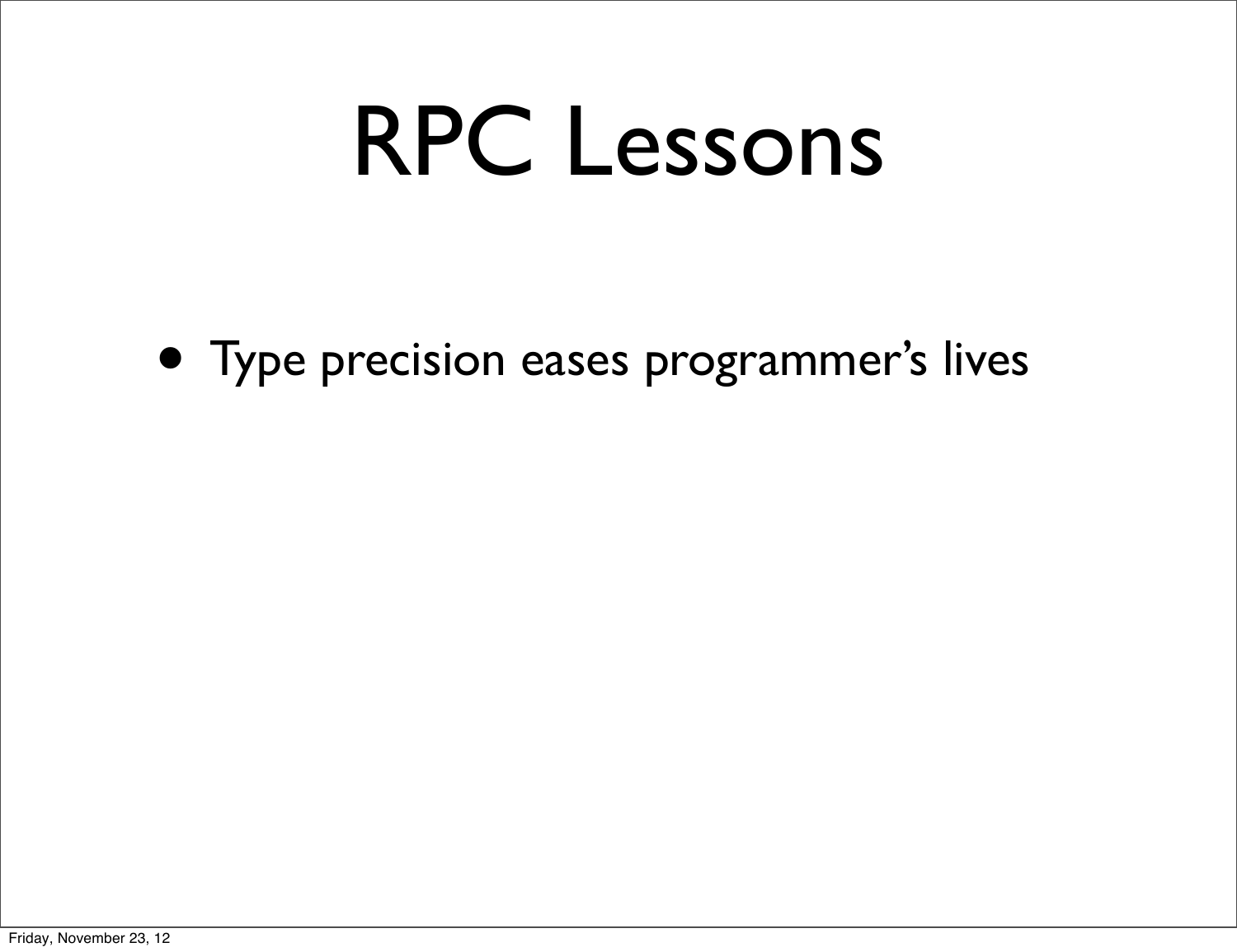- Type precision eases programmer's lives
- Fit in, but don't be invisible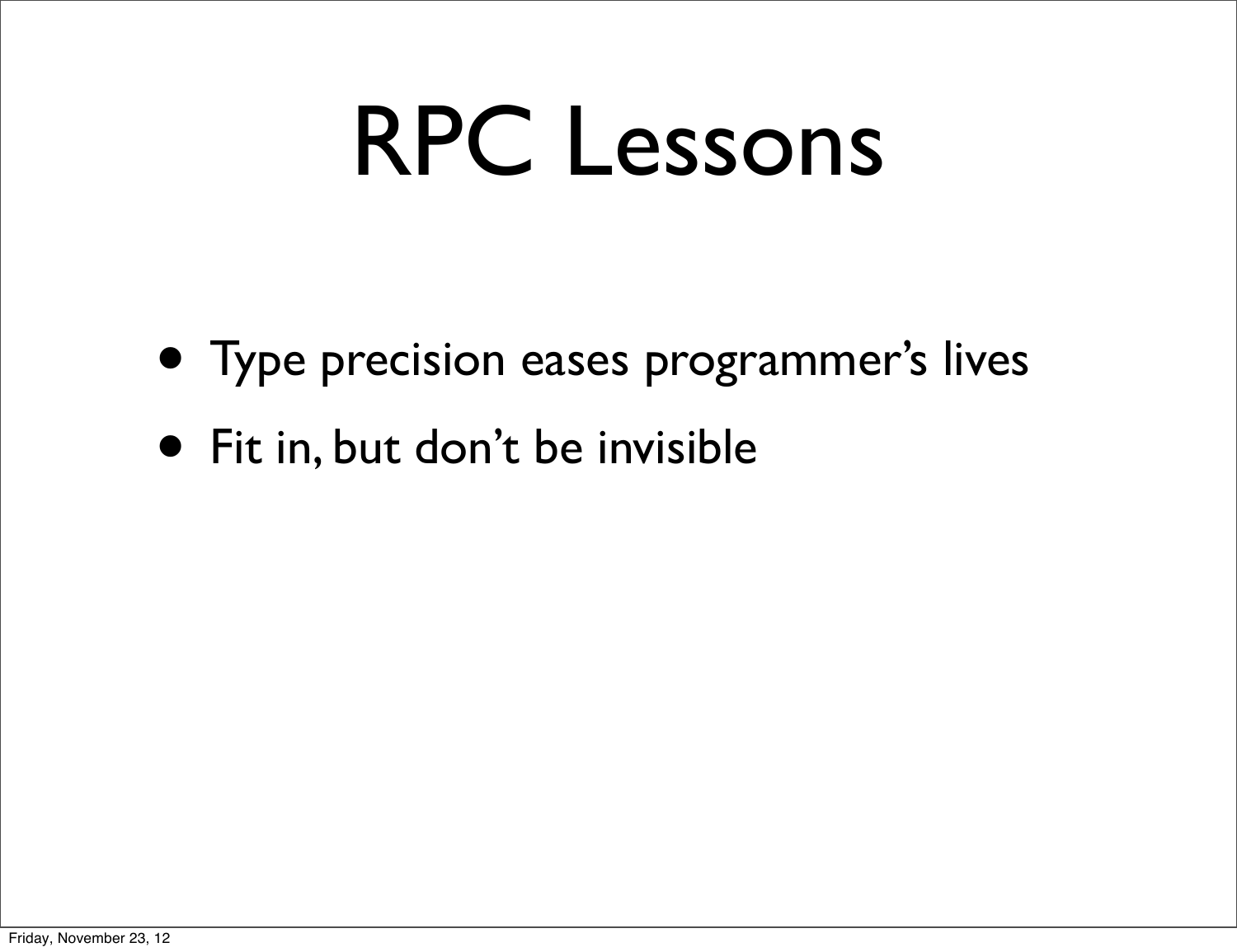- Type precision eases programmer's lives
- Fit in, but don't be invisible
- Fine-grained protocol versioning is a win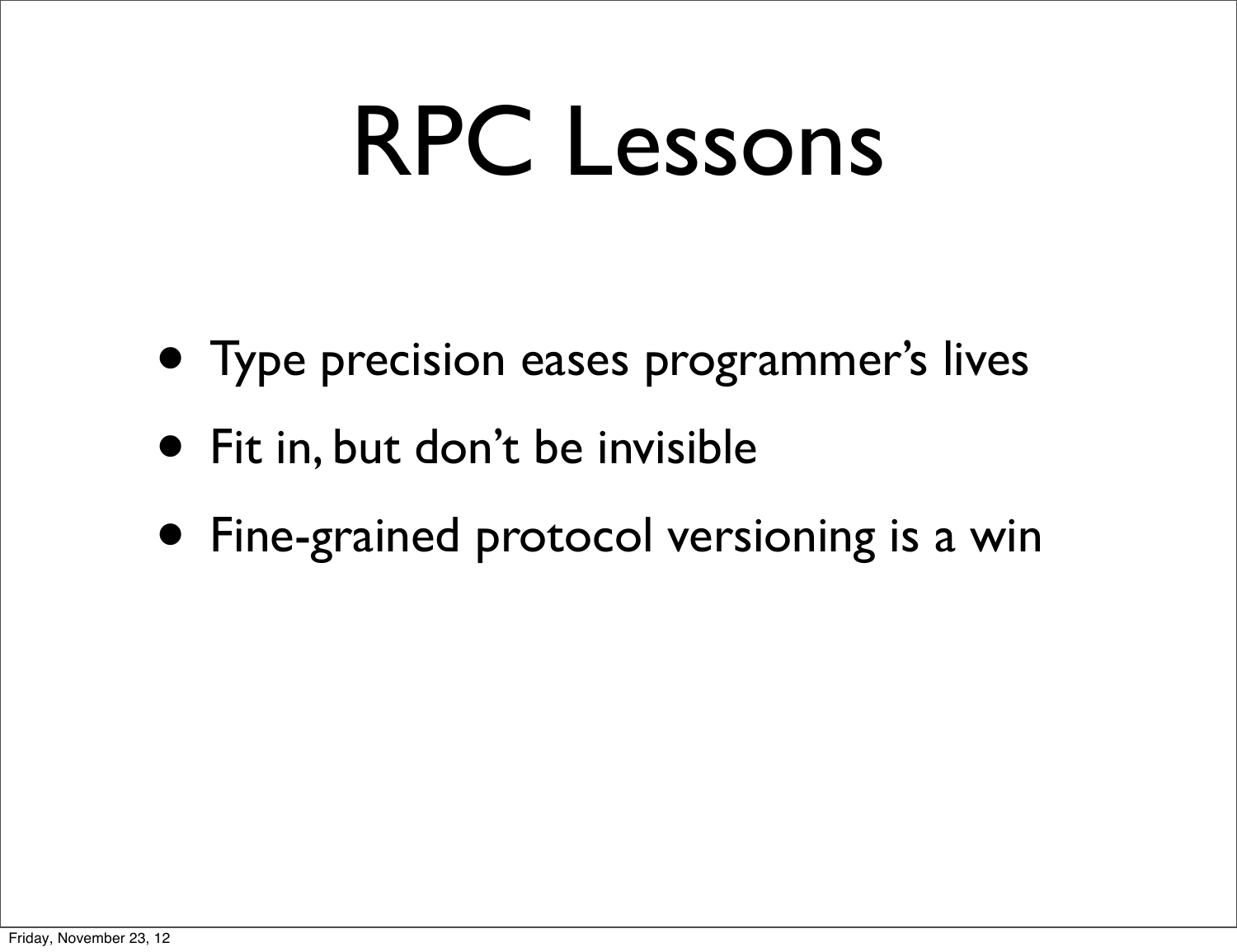- Type precision eases programmer's lives
- Fit in, but don't be invisible
- Fine-grained protocol versioning is a win
- Polytypic programming matters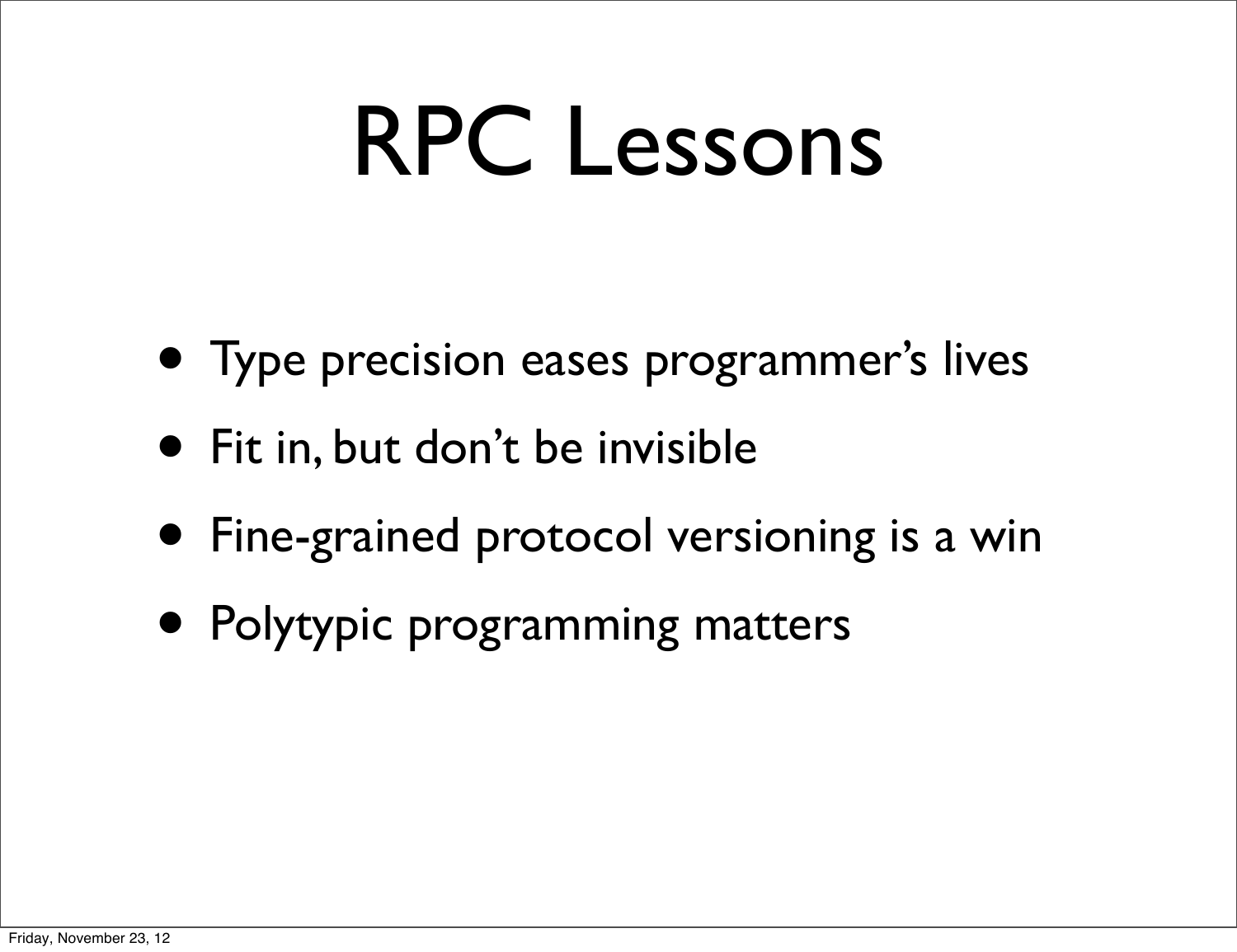- Type precision eases programmer's lives
- Fit in, but don't be invisible
- Fine-grained protocol versioning is a win
- Polytypic programming matters
- Not just about RPC!